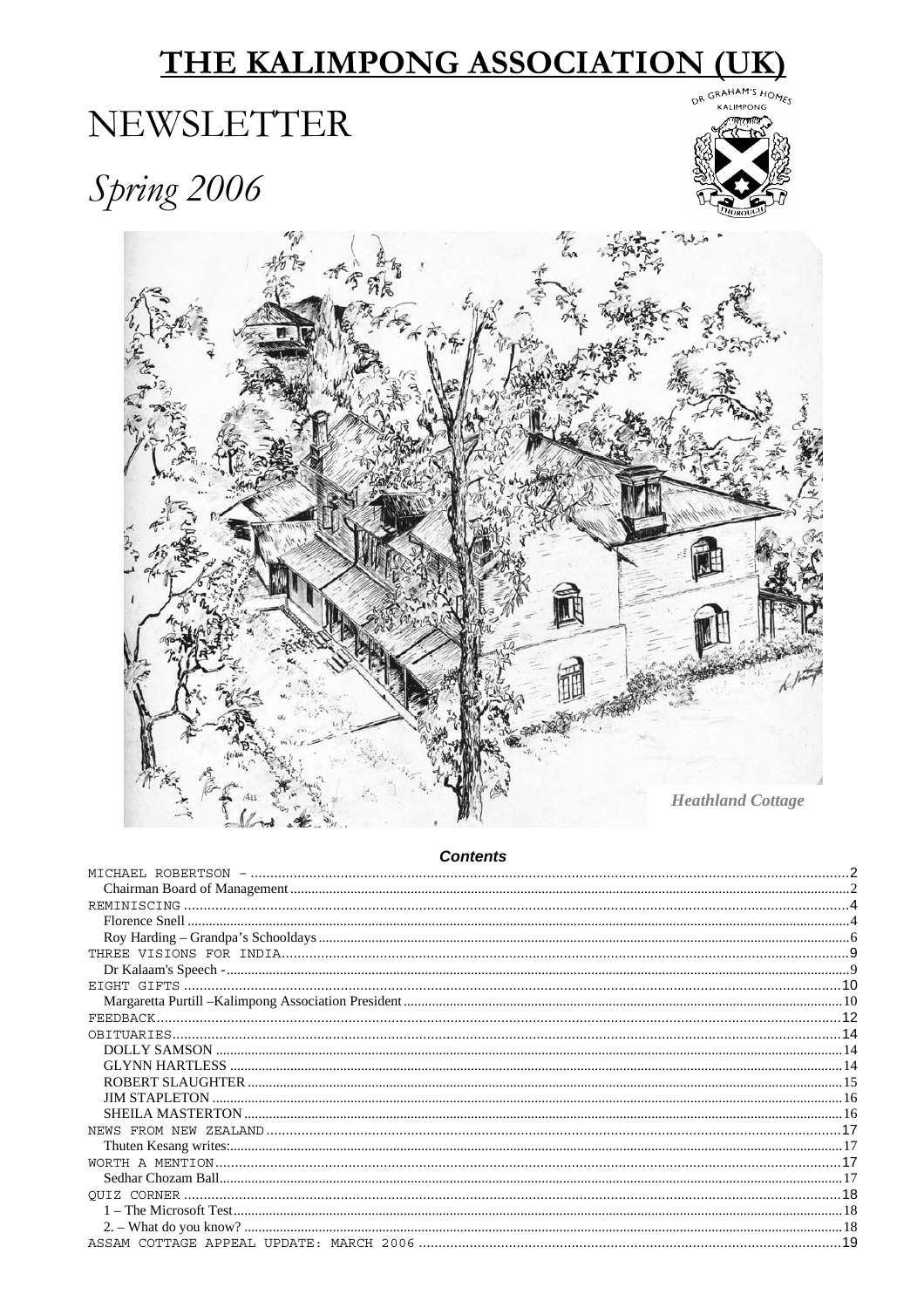## <span id="page-1-0"></span>MICHAEL ROBERTSON –

# *Chairman Board of Management*

I have been blessed and privileged to serve as Chairman of the Board of Management and President of the Homes for the past 10 years and as a member of the Board for 15 years. I have learnt a considerable deal about the Homes, its administration, its politics and its being. The greatest joy, however, has been to serve the children of the Homes and to watch how they have responded in a very active and ever changing environment of an exciting and emerging India, sometimes completely oblivious of the problems in which they are growing up. Young and healthy. Full of hope and confidence. To keep it that way and enhance their aspirations is the first priority.

When OGBs get together there is but naturally a reason to reminisce of the past. The role of the Board of Management is to look to the future and equip and secure the coming generations for what lies ahead. There are also new ways of working, new ideas to pursue. India has dramatically changed in the last few years and in serving the children we must remember that the Homes cannot be isolated from the social fabric of the Hills. Whilst the Homes has withstood difficult times in the changing political context we need to constantly remind ourselves that the wellbeing of the Homes is intimately liked with the wellbeing of Kalimpong.

In the last decade we have seen three new cottages on the campus. The first since those competed by Dr Graham. We also own our own Ladies Hostel in Kolkata – a long fulfilled dream. That means more children can be taken in. We, however, have to keep a balance between supported and fee paying children. It must be emphasised that whilst we take in at least 35 new supported children each year it takes at least 6/12 months to find a sponsor and in case there is no sponsor then the Homes supports the children from funds internally generated. Therefore, income generated from fee paying children is used to support children who have no sponsor. The extended sponsorship programme where any supported child wishing to go through college is also funded from the Homes if the sponsor is unable to continue support is also funded by the Homes. This means not only tuition fees in college but board and lodging expenses and pocket money. Higher education amongst our supported children has also received top priority. In India you cannot get by without a college education today and we need to constantly inculcate in our children the need to study hard. I have never found a child lacking in intelligence. It's only a question of application and we constantly push and motivate the children towards aspiring for a better life. We need to ensure the quality and commitment of the teaching staff.

Supporting a large campus is one of the most difficult aspects of the Homes. Space is costly and expensive and whilst the openness and vista is unique, size does cost a lot of money. Sustained power is a problem. Electrical lines, water, sanitation are old. We have to constantly examine and review and where funds permit replace. It is no easy task. Where should the money be spent?. On education or on facilities? Again a balance has to be achieved.

Caring and sharing has been the bedrock of the Homes. With the exodus of missionaries the cottage parent approach to caring is the way through which we work, We as a Board often feel that often love and parental feeling is blurred in dealing with children some whom have been scarred, abused and therefore react in various difficult ways. It is very easy to play it by the book - but what if the child was your own? Would you apply the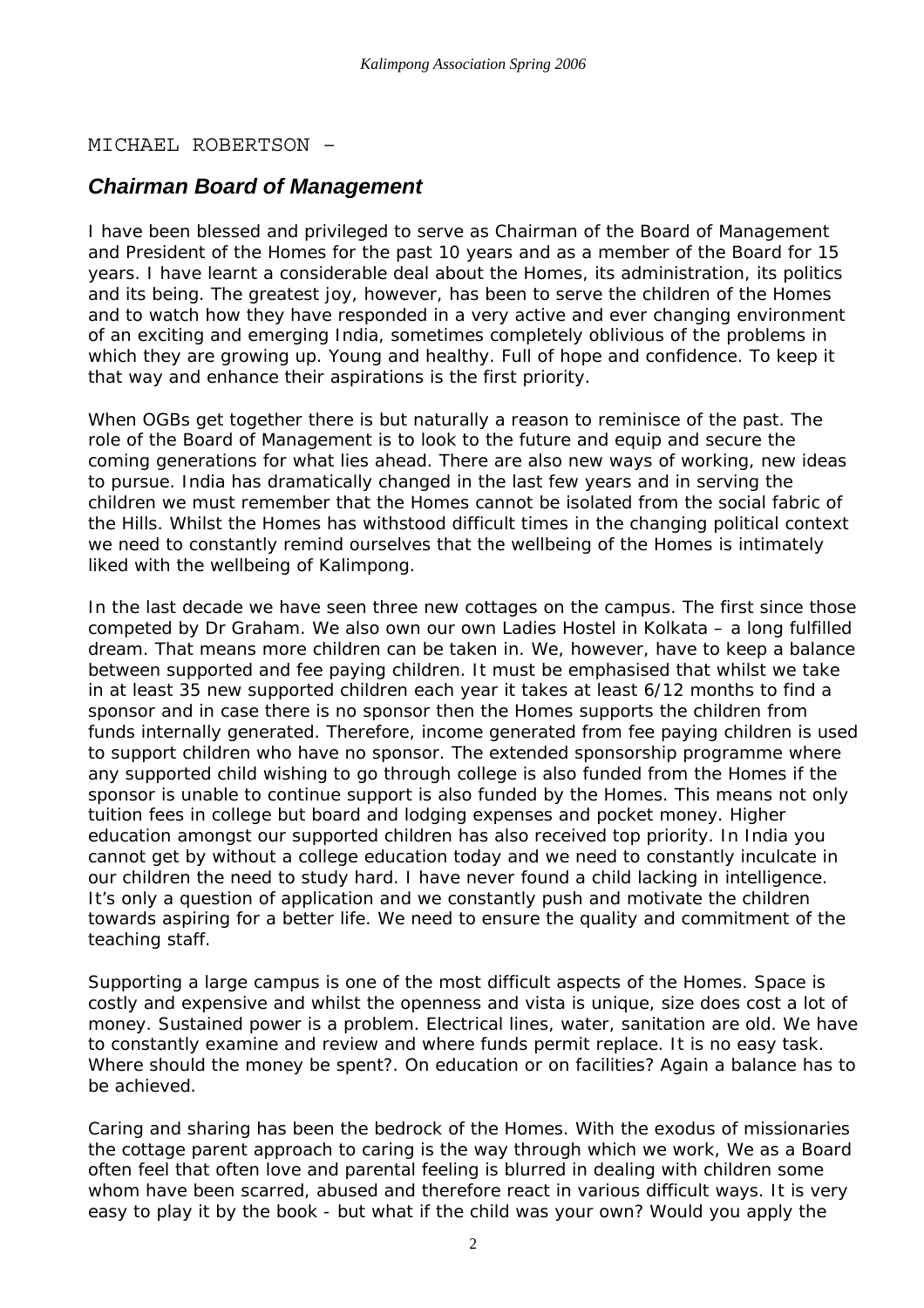same criteria? We do accept the universal school norm that when a child fails a class twice he or she must be removed from the rolls. We have questioned the teaching practice and asked the administration to enquire into the circumstances as to why the child has fallen back. We are arranging special coaching classes during the holidays. Remedial classes are the direct responsibility of the Headmaster. Yet I have often found myself intervening in a number of instances which sometimes upsets the administration who admittedly have an unenviable task in keeping things on even keel. This problem has been churned around for some time. How do we improve the Cottage Parent system? Often those in charge are not sufficiently educated or equipped or trained to handle a situation. Mistakes do occur. The responsibility is finally the managements.

A thought is being pursued. We are in talks with a very prestigious organisation to see if we can set up a Senior Citizens facility on our campus; the object of which will be to twin caring through a Senior Citizens and Young Peoples mentor programme. Those who stay on the campus will be required to give mentor time to the children – either in their studies or in caring. The children in turn will be required to provide therapy to senior citizens through affection and bonding. This will mean no financial involvement of the Homes but if the programme is carefully evolved could mean a new vista, possibly for OGBs, who wish to return one day.

Putting the Homes on a strong financial and administrative footing is a long term objective. The affairs of the Homes are closely monitored and the Board of Management is not a mere rubber stamp of any action or demand. It constantly endeavours to reinforce itself with very qualified professionals with backgrounds in finance, human resource management, education and engineering. Each is asked to contribute of their time and also to seek to project the public image and fund raising work of the Homes. Overseas Committees have also expressed a concern that younger professionals need to get more involved in the affairs of the Homes. Times have changed and often work pressures result in lack of time to be involved in a social cause. It is difficult and sometimes frustrating to find people who can give quality time. As it is finally a social responsibility each must adapt and give what they can. Our committees are our support and future. We will continue to liase and work closely with them. We would welcome the formation of new committees and people who have recently left the Homes to take a more active interest as they spread to various corners of the world.

An institution such as ours can never live in isolation. The Homes continues today to have considerable respect in the Government and the Bureaucracy for the role it plays in education and in the upliftment of children. We welcome many interested visitors and supporters who pass through.

Finally Dr Graham's Homes has survived the test of time. A 106-year history of service is a testament to generations of commitment to a cause. We have every confidence that it will continue to grow and evolve.

*Best wishes Michael Robertson January 25, 2005* 

# **Some Silly Signs:-**

ON MARKS & SPENCER BREAD PUDDING - Product will be hot after heating ON BOOTS CHILDRENS COUGH MEDICINE - Do not drive car or operate machinery ON NYTOL (A SLEEP AID) - Warning: may cause drowsiness ON A SWEDISH CHAINSAW - Do not attempt to stop chain with your hands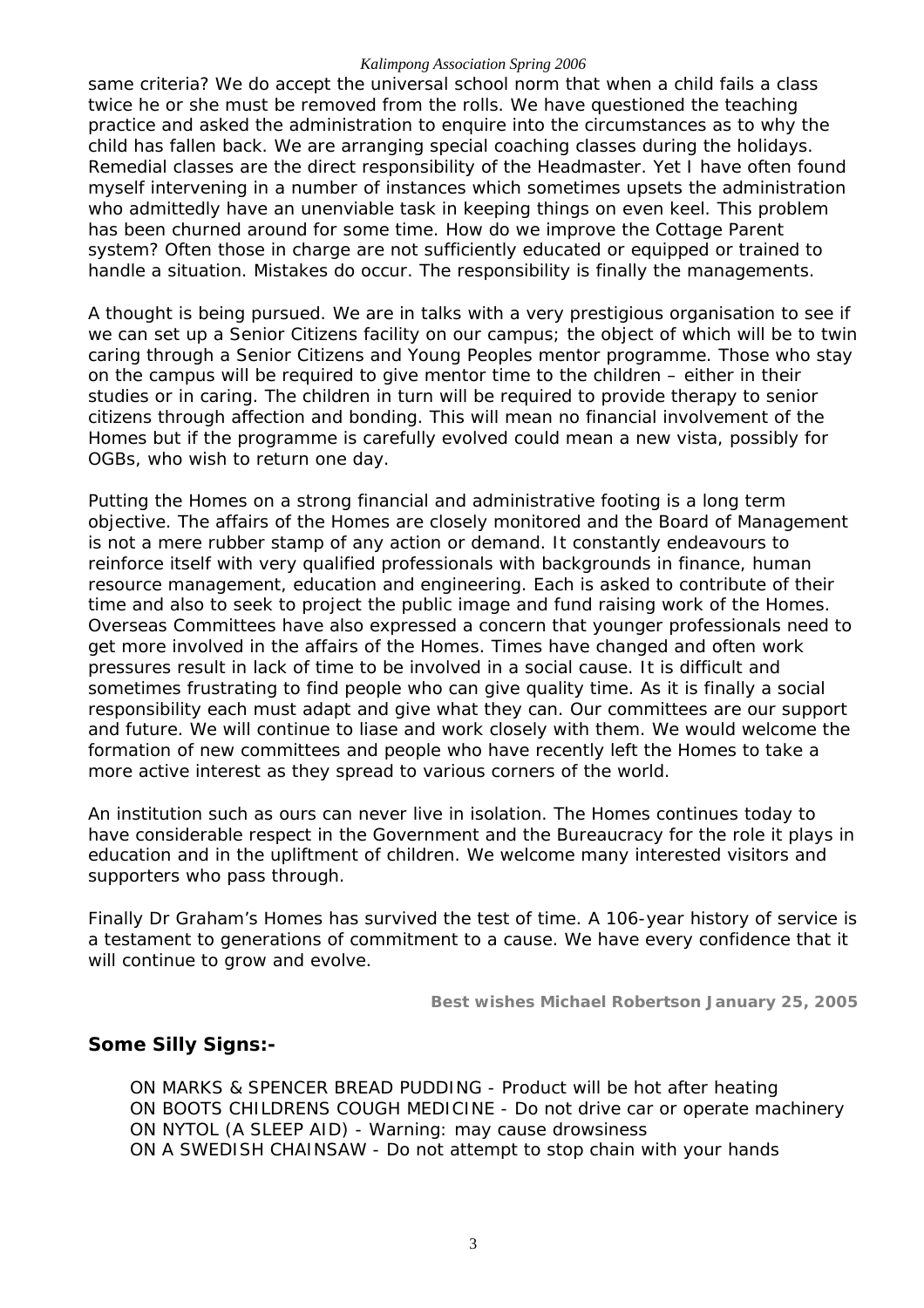<span id="page-3-0"></span>*Kalimpong Association Spring 2006*



**Darjeeling Brass Band??** 

# REMINISCING

# *Florence Snell*

*It is always nice learn about the other OGB groups and associations and how they function and fund raise. Florence Snell gives us a picture of how the Australian Dr Grahams Homes charity works and gives her some information on her interesting life and times:-* 

"There is no KPG OGB Association in Australia. Sydney was the original DRG committee (early 1950s), although the charity was not registered as an official Overseas Aid Fund. There were also committees in Adelaide and Melbourne. Committee members were OGBs and ex-staff.

In 1985 Dr Grahams Association Overseas Aid Fund (ABN 36 559 072 846) became a registered Australian charity (Melbourne, Victoria address). Thus all donations made to the DGH in Australia are granted a tax exemption. No other DGH organisation in Australia has this status. This means that for any Australian donation to the DGH to be tax-free they must pass through the Victorian Committee's books. The Australian committee supports the Dr Grahams Homes by seeking sponsors and publicity, collecting donations and passing the funds onto the DGH. The total funds raised are forwarded to India once a year. In 2005 \$30,060 was remitted. The Committee, who are honorary members, donates administration expenses.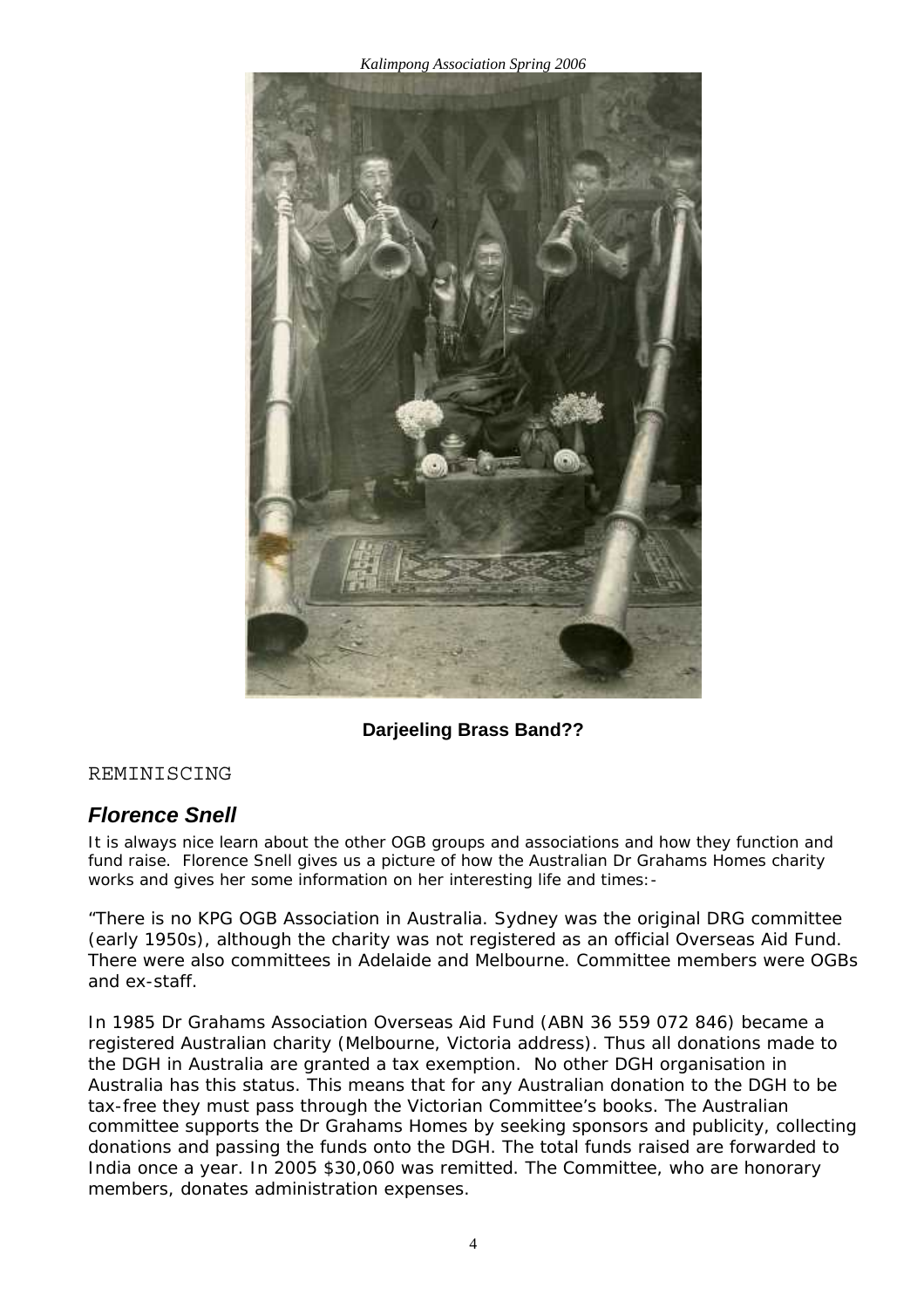The Melbourne Committee meets four times a year. The Australian Grahamite newsletter is sent to benefactors, some are OGBs. It is not a KPG-OGB newsletter. The cost of producing, printing and mailing of the newsletter is paid for by Ted Stuckey.

OGBs on the Australian (Melbourne) Association committee are: George Smith, president; Penpa Namgyl, vice president; Lynette (Smith) Ridler, secretary; Eleanor (Patter) Marazzi, Rachel (Fairservice) Stuckey and Sharon (Michael) Halstead. Other Committee members are: Errol Augustus, treasurer and public officer; Siva Nathan, auditor; Jill Cantwell, Rachel Hudlestone and Ted Stuckey, editor. The Australian Committee (Melbourne, Victoria) is seeking new committee members. Anyone prepared to join the Committee should contact the Secretary: Mrs Lynette Ridler, 16 Laverock Court, Taylors Lakes, Vic 3038, Australia. The secretary has a lot of work sending out Case Histories, letters, school reports and Christmas cards with photos. Receipts are sent out for sponsorship and donations and overdue sponsors are sent reminders.

I was a Committee member in Sydney until I moved to Melbourne in 1979. I was secretary of the Australian Committee from 1984-1994. Our objective was to increase the number of sponsored children. During my time as secretary I was host to principals Bernard Brooks and the late Howard O'Connor. On each of the fund-raising visits by the Principal the Melbourne and Sydney Committees arranged various media, church and Sunday School fund-raising events, which increased the number of children sponsored. OGB gatherings were held during these visits.

When I retired there were 180 sponsored children (Australia-wide). Many of the sponsored children have benefited from the UK extended sponsorship scheme when they have had further education after completing their years at the Homes.

I married Gerry Snell on 28.12.1994 and came to live in Britain in January 1995. The Australian Association advertised, through the Grahamite newsletter, for a replacement secretary. It was hoped an OGB would volunteer - but none were forthcoming. Jill Cantwell (a sponsor) very kindly took on the task. Jill (Australian), a retired school Librarian, was secretary of the Association until 2005. There is no longer a committee in Adelaide. Perth (Brenda (Stokoe) Haseldine and OGBs) and Sydney (Ivan Holland and OGBs) Committees do raise funds. The Perth and Sydney Committees arrange reunions, which are enjoyed by OGBs. Some of the Perth and Sydney Committee Members are sponsors and there are OGB sponsors in other parts of Australia.

 I sponsor two children, one 14-year old boy through the UK Committee and continued sponsorship of a girl through the Australian Association. Thanks to the UK extended sponsorship scheme Andrea, who has lived in the Dr Grahams Ladies Hostel in Elliot Road, Calcutta, will graduate as a primary school teacher in March.

Further clarification: The Australian Association has been termed the Victorian Committee because it is located in Melbourne, Victoria. The affiliated NSW Committee is in Sydney and the affiliated WA Committee is in Perth.

I have been blessed and enjoyed trips to India, New Zealand and Australia, along with many visits to homes in Britain, where I have received the utmost kindness from my Kalimpong family, for which I am very grateful. My precious memory is of being Chief Guest at the Homes Birthday celebration on the compound in 1984 and 1994.

Florence Snell (nee Hopper) – Batch of 1962 (Mansfield Cottage). Married Carl Evans in Sydney in 1968; (son Neil); widowed in 1986; married Gerry Snell in 1994 and now resident in Wales, UK

*Florence Snell*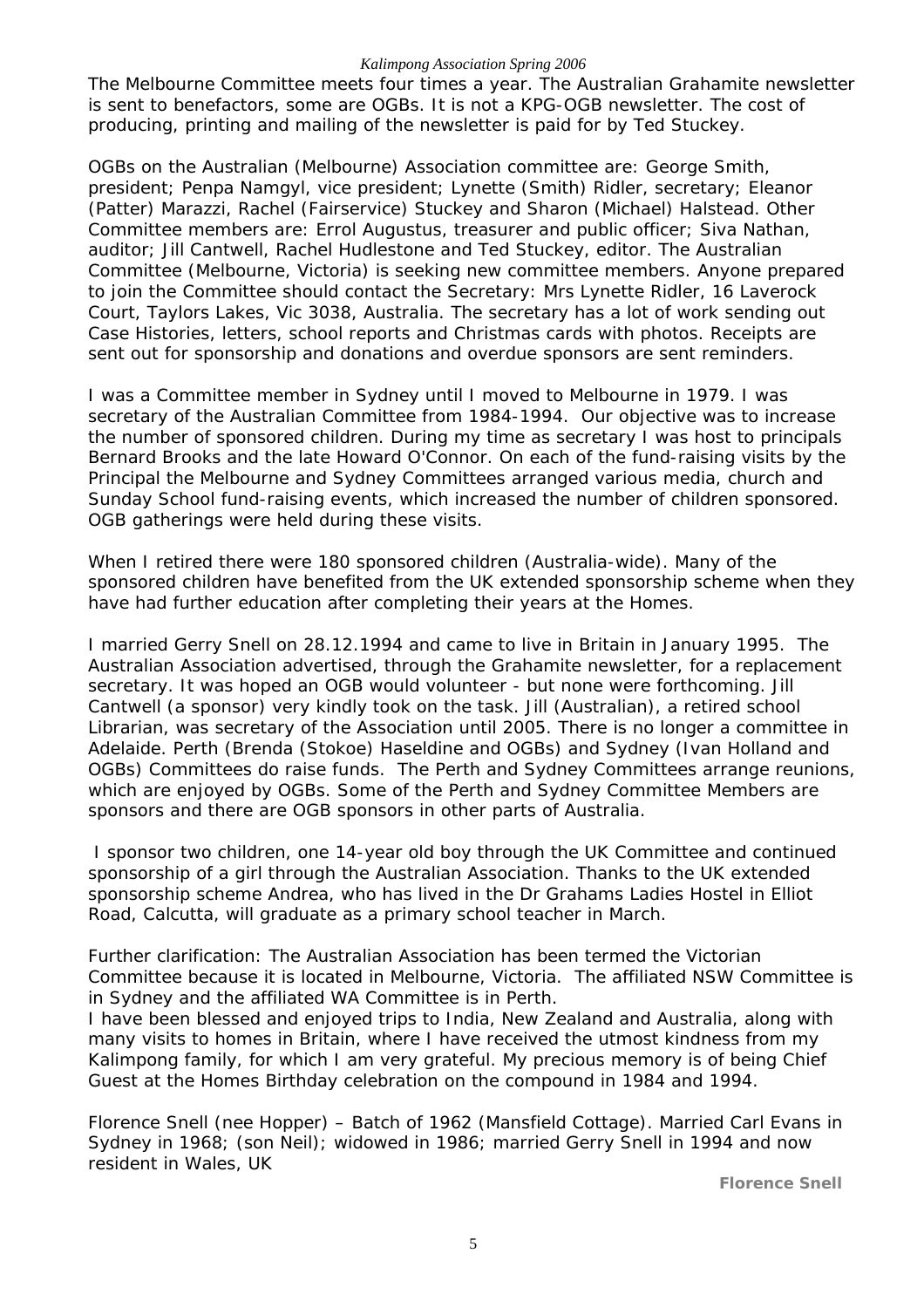<span id="page-5-0"></span>My eldest grandson, Elliot, was asked by his teacher to get his grandpa to write an account of his early schooldays. It was to be read out at assembly to let the children get an insight as to what their grandparents experienced as children. The following was my contribution.

Born in 1936, I was lucky enough to witness the final glorious years of the British Empire, especially so in the so-called "Jewel in the Crown"…India.

The ex-patriates, army and civil personnel and the supportive Anglo-Indian community were more than determined to have a good time while the British Raj still ruled India. Parents were more than keen to put their children into boarding schools, usually citing the reason that it would be an uplifting experience and would make men of their sons. I suspect that there were more selfish reasons for their decision.

At just over four years of age, while we were stationed in Karachi, I found myself being taken off to nursery school. The school was a few miles away from our house. My elder brother and I would go to school on horseback accompanied by two Pathan guards. I remember playing games and singing nursery rhymes and sleeping in the afternoon.



Shortly after turning six years of age and, with the impending independence of India and the subsequent partition, which created Pakistan, my father opted for India. We re-located to Calcutta, West Bengal, India. After a period of settling in our new location, my elder brother Bert, my sister Diana, and myself were sent to St Andrews Colonial Homes as boarders. The school is now known as Dr Grahams School, in honour of the founder. The school attracts worldwide support for its innovative approach to education and its intake of orphaned and/or children from destitute families without regard to race or religion. The school is co-educational and in my time had 30% fee-paying children (Rs 56,000 per annum). Fee-paying parents were told that their children would have to live under the same stringent conditions as the free-school children. That meant, among other things, no shoes! All children were given certain jobs to do…sweeping, polishing the wooden floors of the dormitory, gardening, helping in the kitchen etc. Saturday was sports day. Sunday was bible study day, church and evensong.

There was a tradition that on one's birthday, you had tea with the house parents. You were allowed to take just one friend with you. Any uneaten cake or biscuits were wrapped up in a napkin for you to give other friends.

Each cottage where the children lived (30 to a cottage) had quite a sizeable piece of land attached to it. One area was a playing field and the rest gardens. There were also small allotments where you could grow orchids or peanuts or create a play area. I learned to grow peanuts by the dog-rose bushes. Children would exchange produce or give it to the house parent who would give you some pocket money in exchange. It was great fun.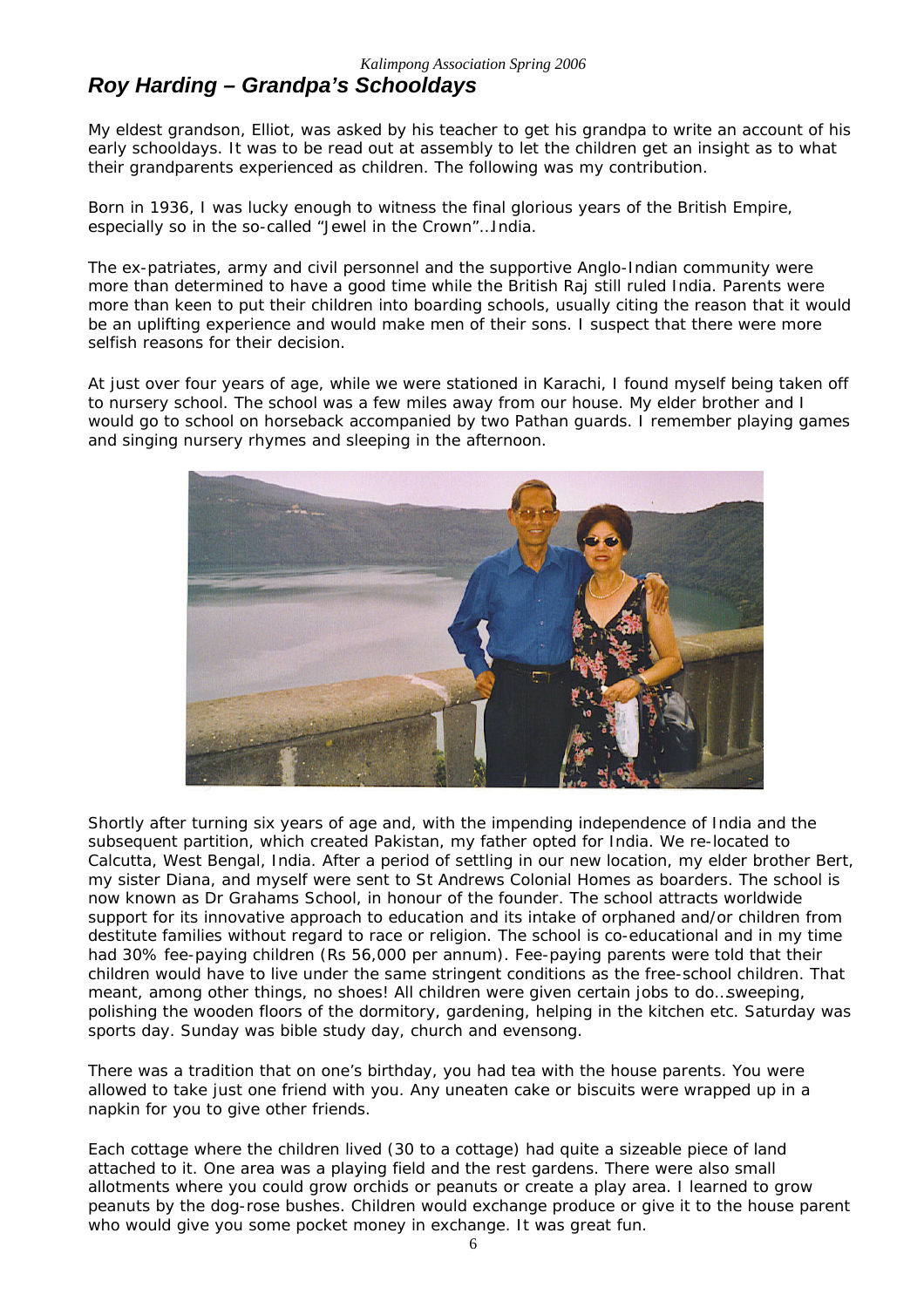You may be wondering how large the school is. Well, it is bigger than the borough of Merton. The school, besides its cottages, has its own hospital, farm, a dairy herd, bakery, swimming bath, a playing field enough to stage 7 football matches, a parade ground, Church and cemetery. My uncle, Nelson Sparkes, is buried in that cemetery. He died of hydrophobia having been bitten by a rabid dog. He was 14 years old.

Schooling was co-educational. You were taught the three Rs (reading, writing and arithmetic) plus how to sew and knit, help with cooking, wild berry picking in the forest…basically you learned to survive as an added extra to your academic studies. At sixteen, if you were bright enough, you were enrolled in a college to sit your Overseas Cambridge examination. A minimum of eight subjects to be examined in was the norm and a pass in English and Maths was compulsory or you failed the exam and had to take all eight subjects again. Wasting your time was not an option.

At the time of my joining the Homes, we had a cadet force complete with pipes and drums and real rifles. Holiday time was great. Not all children managed to go home for the holidays, but for the ones who stayed behind there was plenty to keep us occupied. We would be given sandwiches, told where we could go to for the day and warned to be back by 5 o'clock sharp. How we achieved this I'll never know for not one of us had a watch. A favourite spot was the Rilly valley. A beautiful place with the fast flowing river running past the fruit orchards on one bank. There were mango trees, peach and pineapple groves and a calm pool where we could have a swim. I am told that the Rilly is now no more than a trickle. From Laidlaw to the Riley was about 3 miles downhill. It was quite a steep slope all the way down and an arduous climb back to the cottage.

Kalimpong is a plateau and reasonably cool the year round. As such, during the hot season in the plains, tigers, usually female, would come up to Kalimpong. I would imagine that they went into the forest north of Laidlaw or beyond for obvious cover. During this time and until the tigers returned to the plains, we were never required to go out to collect firewood. On occasion, usually on a moonlit night, we would be woken from sleep to see a tigress and her cubs leisurely walking past our cottage. It was an awesome sight and one that I have never forgotten. Some education!

The school day began with a muster of the boys and girls on the parade ground that was adjacent to the school. We assembled facing the Kanchenjunga massif and many other mountains forming a natural barrier guarding the Tibetan plateau from the Indian sub-continent. A magnificent panoramic view of some of the highest mountains in the world. The scene was especially spectacular at the morning muster because of the early sun glistening on the peaks making the snowcaps sparkle. In very bright sunshine, the reflections would make your eyes quite sore. You may think that a lot of us got rather blasé about the spectacle. Not so. Every old boy or girl I've spoken to remembers the sight, the grandeur and majesty of the mountains they faced.

The school day started and ended with a short prayer. Pupils were encouraged to read the Bible daily. The prize of a new Bible was given to any pupil who could recite the books of the two Testaments in the correct order. Erin, my niece, has my prize, presented to her on her first communion day. Miss Reeves, my housemother at Laidlaw would have approved.

Schooling was really enjoyable, especially so when you had a few friends you related to. I remember Helen Brown and Barbara Ridgeway sitting behind me and Ken Rose and Piggy Grant in the front row. Of the senior boys I remember Ronnie Edwards, Gilbert Speed, Charlie Weedle and Charlie Braid, and Denis Brogan, and a couple of the Princewright brothers, Larry Jarman, and the Paceys, my cousins. I enjoyed my schooldays at the Homes. Discipline was expected from you and indeed enforced, but never in a heavy-handed manner. Bullying was not tolerated and bullies soon found, to their dismay that they were called upon to explain their actions by an elder boy like Gilbert Speed who was built like a Sherman tank. Repeat offenders were usually expelled.

After school we would walk back to the cottage and indulge ourselves on what the forest had to offer…dog strawberries and raspberries, which were quite abundant. We would capture elephant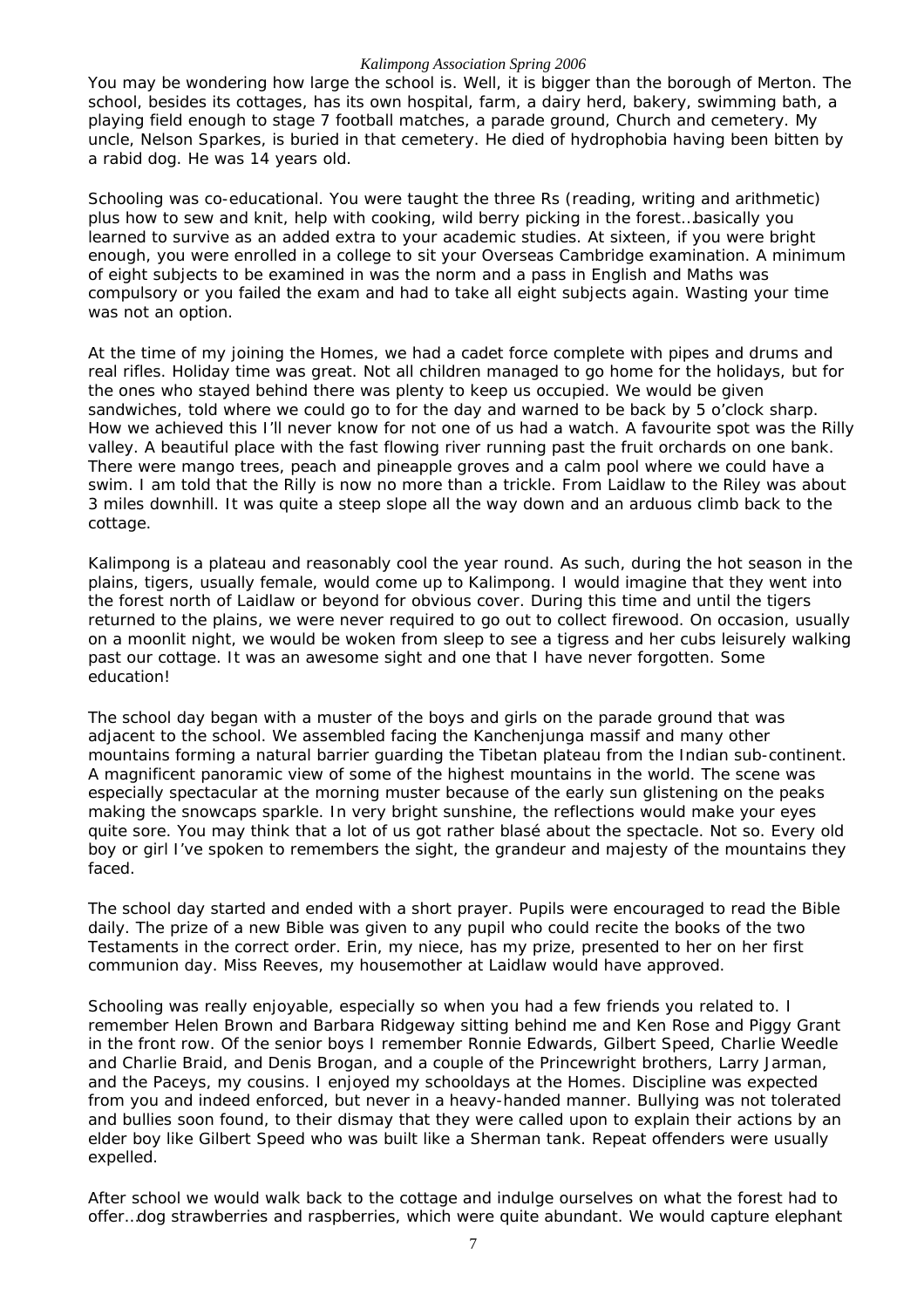beetles and all those sorts of things that little boys gather and then exchange with their friends. On arrival at the cottage we would be given our chores to carry out. My first job was to clear the drains of leaves and then, with a bunch of other boys, go into the forest to collect firewood. At the height of the berry season we would be given buckets to collect raspberries. The berries would then be sent to the hospital to be made into ice-creams and jams and distributed to the cottages. A lovely treat and great fun picking. In autumn, while gathering wood we would be in awe of a tree called "the flame of the forest" whose leaves were flaming red. Then, back to the cottage, dinner, homework, prayers and then to an early bed. Reveille was at 6.00am. We had to make our beds, clean the dormitory, polish the wooden floors and then collect our uniform for the day. We then had a meagre breakfast, usually porridge and a bit of fruit or bread. After a short break we set off to school in groups for safety reasons.

As I mentioned earlier, Saturday was sports day. When we first arrived at the Homes, a couple of senior boys asked my brother and myself whether we could swim. We said we could not. Off to the baths they took us and promptly threw us into the deep end. Very effective unless of course if you drowned. But, we learned to swim in one lesson. As the pipes and drums interested me, I was given lessons after school in the pipes and drums and dreamed that one day I would play in the band. The cadets marched to all the Scottish marching tunes. The sight of precision marching by our cadets to the tune of Bonnie Dundee is something I will never forget. It has to be one of the most endearing memories of my stay at Kalimpong. I was taken out of the Homes in 1949.

My parents decided to send me to La Martinierre, Calcutta, as a day-scholar. There are two other schools of the same name, one at Lucknow, and the other at Lyon in France. La Martinierre, Lucknow, is the only school in the world that has its own Battle Honours, the boys having defended the Viceregal residency during the Indian mutiny. La Marts, as we boys called the schools, was founded by Claude Martin, a high-ranking and very wealthy officer in the French army. He fought against the British in India, but when hostilities ended he offered his services to the British. His ambition to build educational institutions in India and France was soon fulfilled given his enormous wealth. Quite a few boys and girls from Kalimpong would sit for their Senior Cambridge exams at La Marts, Calcutta. It was always a matter of joy that boys from the Homes would swipe the swimming trophies.

Having been tutored in my formative years in the most congenial of environments, I found adapting to city life rather intolerable. The soul needs something other than education, education, education! One beautiful sunny day, a friend and I decided to do a bit of fishing in the small lake that was close to the girls' school. Unfortunately for us the Headmistress spotted us, complete with caps and blazers playing hookie. We got six of the best at the girls' school and more of the same by our housemaster. All the contact sports were played and there was lots of competition with other schools especially in rugby and boxing. Boxing, by the way, was used as a means of controlling fights between boys. You went to the games master who fitted you with oversized gloves and allowed to have a three minute punch-up after which he would declare a draw. The boys would usually become friends after that.

Then, in 1951, I was sent to Bishop Westcott, Namkum, Ranchi. Westcott was immediately adjacent to the Eastern Command headquarters of the Indian Army, Bihar. Back in a countryside location was fine by me. I thought it strange that there was barbed-wire all around the school grounds but very soon realised that it was there to keep the boys off army property and not the other way around. On nights when the moon was in semi-lune mode we would go scrumping for fruit and sweetcorn by the pillow- case full. One night we were caught. We were brought before the headmaster in the morning wondering how he knew who went on the raid as none of us were asked our names by the guards. The Headmaster pointed out that our names were on our pillowcases and that he was going to cane us, not for scrumping, but for stupidity! In future raids we always took someone else's pillow-case.

I sat for and passed my Senior Cambridge exams in 1953 and in the same year won the United Nations essay competition on that organisation. My prize was a very martial collection of books, all about war, from an organisation promoting peace. Ironic.

Then on to a naval dockyard apprenticeship. At the interview following the entrance exam for the apprenticeship, one of the panel remarked about the Homes, Kalimpong. He said that quite a few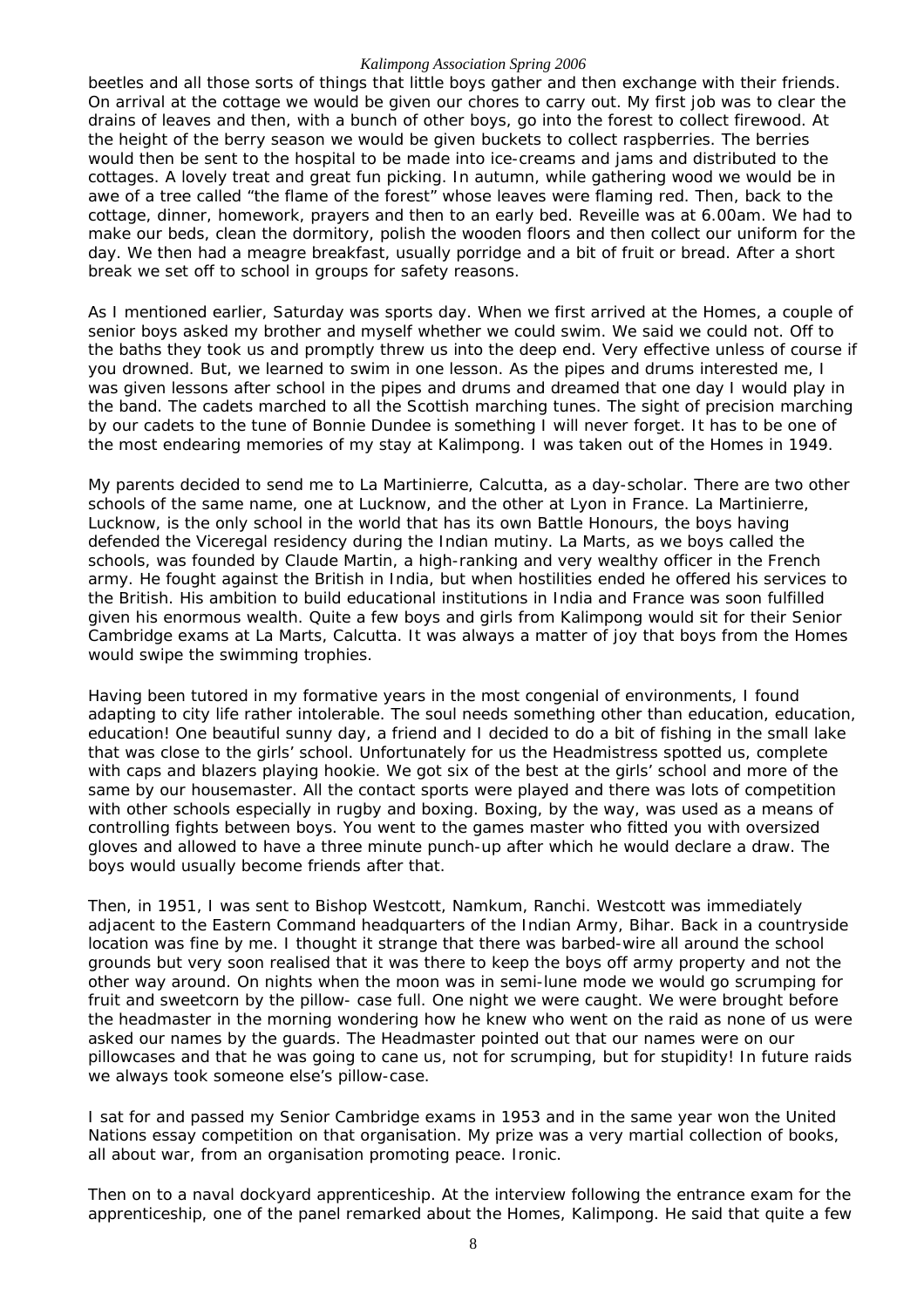<span id="page-8-0"></span>boys from Kalimpong had served their apprenticeships at the Garden Reach workshops and he hoped I would make `thorough` use of my time. "Report to the foreman on Monday morning, 7am sharp" I did and never regretted it.

June 2006, I will be 70 years of age, and my treat will be to go to the Homes for a much yearned for visit, especially to my old cottage, Laidlaw, and of course the most beautiful surroundings I've ever known.

*Roy Harding* 



**Smile Please** 

## THREE VISIONS FOR INDIA

# *Dr Kalaam's Speech -*

An excerpt from a speech made by the President of India to its citizens DR A P J Abdul Kalaam's Speech in Hyderabad – the full text of the speech can be read on **www.hintsn-tips.com/kalaam.htm**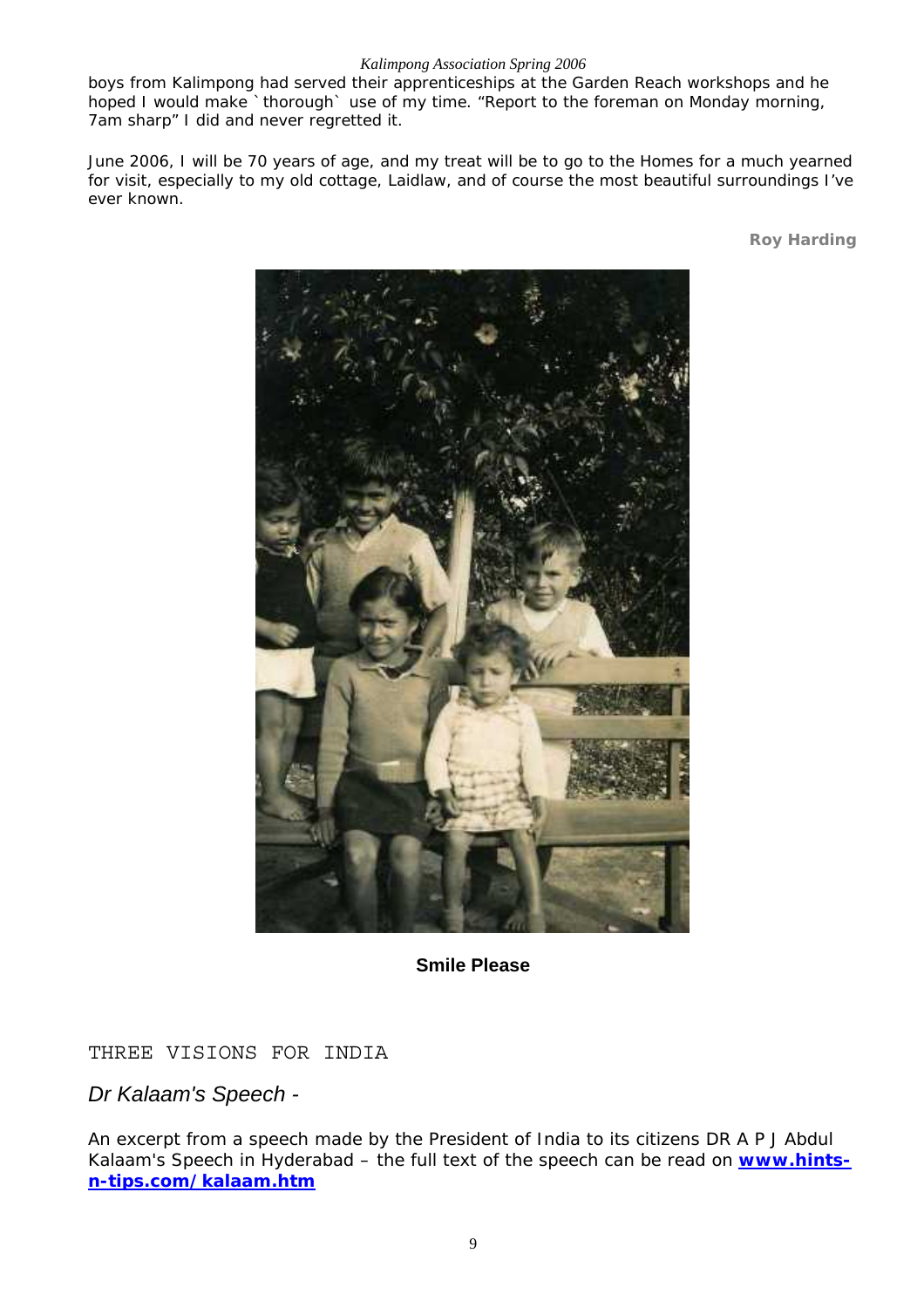<span id="page-9-0"></span>"I have three visions for India. In 3000 Years of our history, people from all over the world have come and invaded us, captured our lands, conquered our minds."

From Alexander onwards, the Greeks, the Turks, the Moguls, the Portuguese, the British, the French, the Dutch, all of them came and looted us, took over what was ours. Yet we have not done this to any other nation. We have not conquered anyone. We have not grabbed their land, their culture, and their history and tried to enforce our way of life on them. Why? Because we respect the freedom of others.

That is why my first vision is that of FREEDOM. I believe that India got its first vision of this in 1857, when we started the war of independence. It is this freedom that we must protect and nurture and build on. If we are not free, no one will respect us.

My second vision for India is DEVELOPMENT. For fifty years we have been a developing nation. It is time we see ourselves as a developed nation. We are among top 5 nations of the world in terms of GDP. We have 10 percent growth rate in most areas. Our poverty levels are falling. Our achievements are being globally recognized today. Yet we lack the self-confidence to see ourselves as a developed nation, self- reliant and selfassured. Isn't this incorrect?

I have a third vision. India must stand up to the world. Because I believe that, unless India stands up to the world, no one will respect us. Only STRENGTH respects strength.

 We have now developed for Agni a re-entry structure, for which we have developed this new material. A very light material called carbon-carbon.

One day an orthopaedic surgeon from Nizam Institute of Medical Sciences visited my laboratory. He lifted the material and found it so light that he took me to his hospital and showed me his patients. There were these little girls and boys with heavy metallic callipers weighing over three Kg. each, dragging their feet around. He said to me: Please remove the pain of my patients. In three weeks, we made these Floor reaction Orthosis 300-gram callipers and took them to the orthopaedic center. The children didn't believe their eyes. From dragging around a three kg. load on their legs, they could now move around. Their parents had tears in their eyes. That was my fourth bliss!

We have cut Dr Kalaam's speech to fit the newsletter but you can read a complete transcript on the Internet at **[www.hints-n-tips.com/kalaam.htm](http://www.hints-n-tips.com/kalaam.htm)**

*Dr Abdul Kalaam* 

 $\Leftrightarrow$ 

## EIGHT GIFTS

# *Margaretta Purtill –Kalimpong Association President*

- 1) **THE GIFT OF LISTENING**...But you must REALLY listen. No interrupting, no daydreaming, no planning your response. Just listening.
- 2) **THE GIFT OF AFFECTION**... Be generous with appropriate hugs, kisses, pats on the back and handholds. Let these small actions demonstrate the love you have for family and friends.
- 3) **THE GIFT OF LAUGHTER**... Clip cartoons. Share articles and funny stories. Your gift will say, "I love to laugh with you."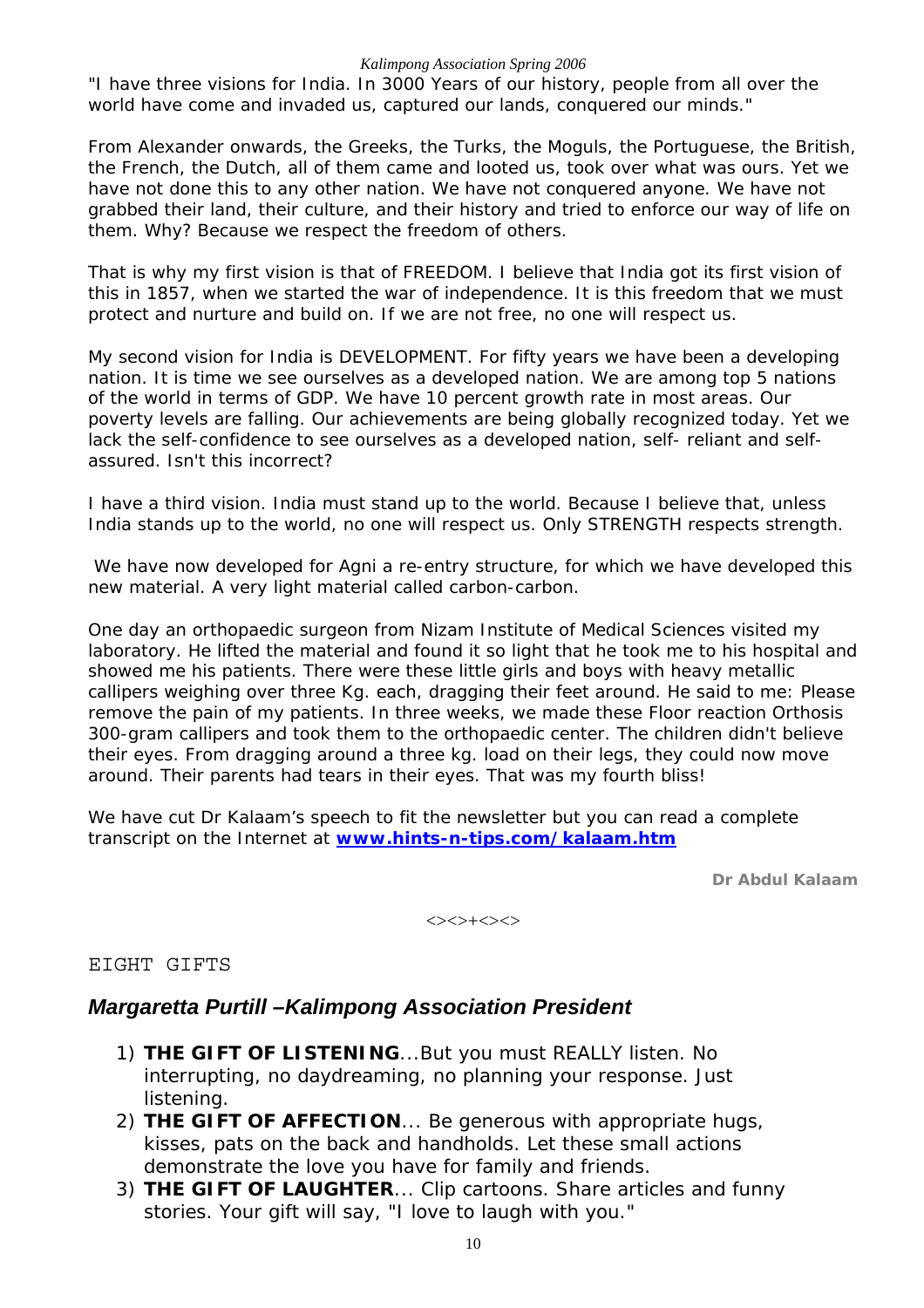- 4) **THE GIFT OF A WRITTEN NOTE**... It can be a simple "Thanks for the help" note or a full sonnet. A brief, handwritten note may be remembered for a lifetime, and may even change a life.
- 5) **THE GIFT OF A COMPLIMENT**... A simple and sincere, "You look great in red," "You did a super job" or "That was a wonderful meal" can make someone's day.
- 6) **THE GIFT OF A FAVOR**... Every day, go out of your way to do something kind.
- 7) **THE GIFT OF SOLITUDE**... There are times when we want nothing better than to be left alone. Be sensitive to those times and give the gift of solitude to others.
- *8)* **THE GIFT OF A CHEERFUL DISPOSITION**... The easiest way to feel good is to extend a kind word to someone, really it's not that hard to say, "Hello" or "Thank you." *Margaretta*

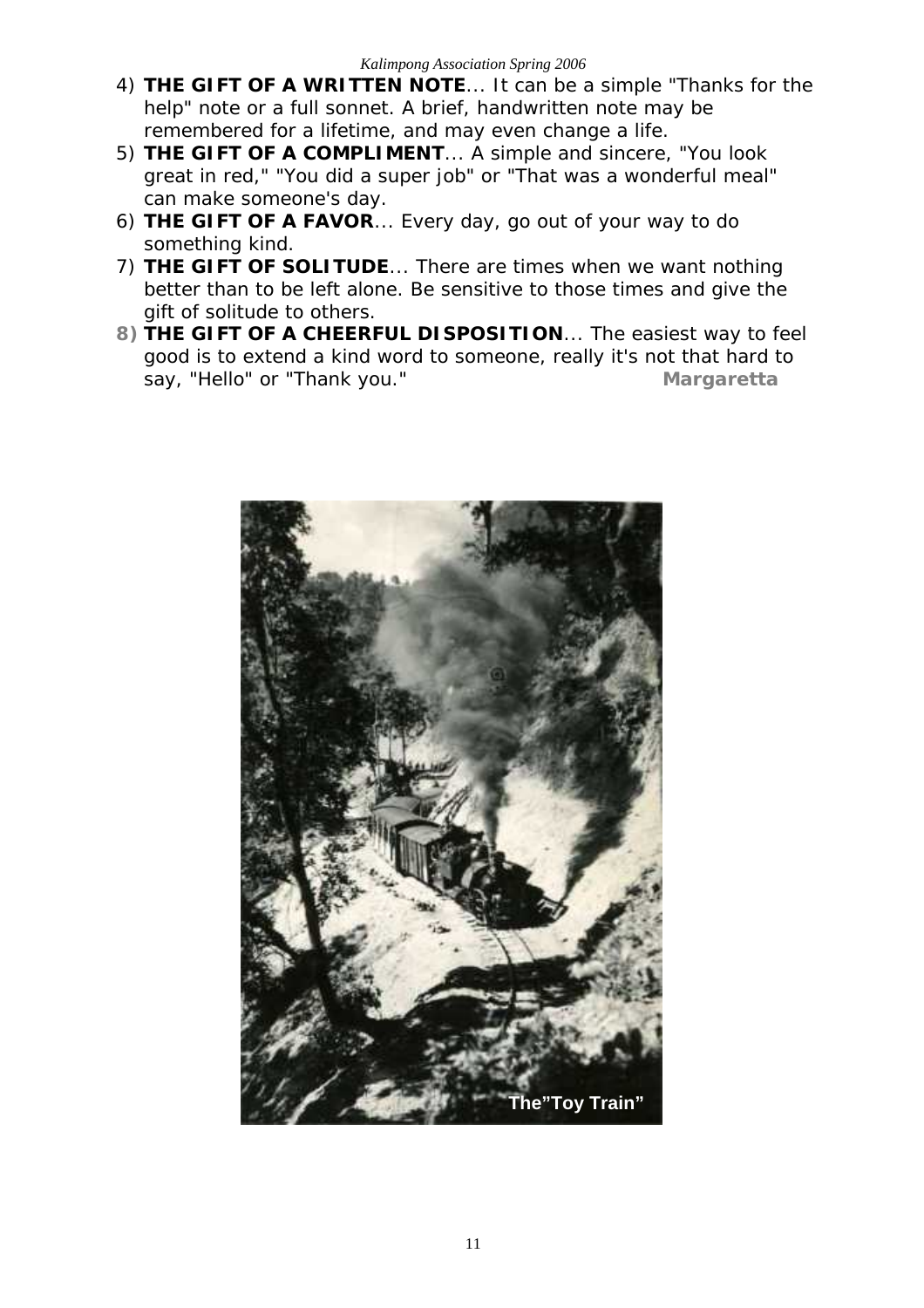<span id="page-11-0"></span>From The Editor's Desk –

**T**his month's issue features an extract from Abdul Karam's inspiring speech. Some of his statements and criticisms could apply in many countries around the world, not just India.

The response to the last issue's request for feedback was a bit less than hoped for but we have included one contributor, Douglas Evans's responses. The questions raised are all of them important ones so more Evans's responses. The questions raised are all of them important ones so more

**New this month -** A couple of Brain Teasers. Answers to the editor-

Finally a plea for a successor; this is the last issue that I will be editing, so if you want a rewarding and interesting hobby the job is yours. I have enjoyed my time on the committee and found the work very satisfying. I wish my successor similar rewards !

The current committee has been in office for some time now and we all feel that we need a change. New blood is needed. Please consider standing, its good to give something back. Help keep John and Kathleen Graham's vision alive. If you yourself are unable to step in perhaps you know of someone else who might be ideal. Candidates need not be OGBs.



Links to full transcripts of shortened articles and links to various Dr. Graham's related websites can be found at **[www.hints-n-tips.com/drgraham.htm](http://www.hints-n-tips.com/drgraham.htm)**

We are constantly updating our mailing list and do try to keep it as accurate as we can. We apologise if there are any errors. Please can you phone or e-mail me with the details so we can correct the information.

*Dave Edmund Editor (Temporary)*

 $\Leftrightarrow$   $\Leftrightarrow$   $\Leftrightarrow$   $\Leftrightarrow$   $\Leftrightarrow$ 

## FEEDBACK

In the last newsletter we asked a few questions regarding the Kalimpong Association and our relations to Dr Graham's. The questions were:-

- 1. Should we, the OGB Associations attempt to influence the management of the homes or stand well back from such matters?
- 2. How best can we attract younger members and the second generation? Look around at the next meeting; we are getting older with very few sons and daughters present.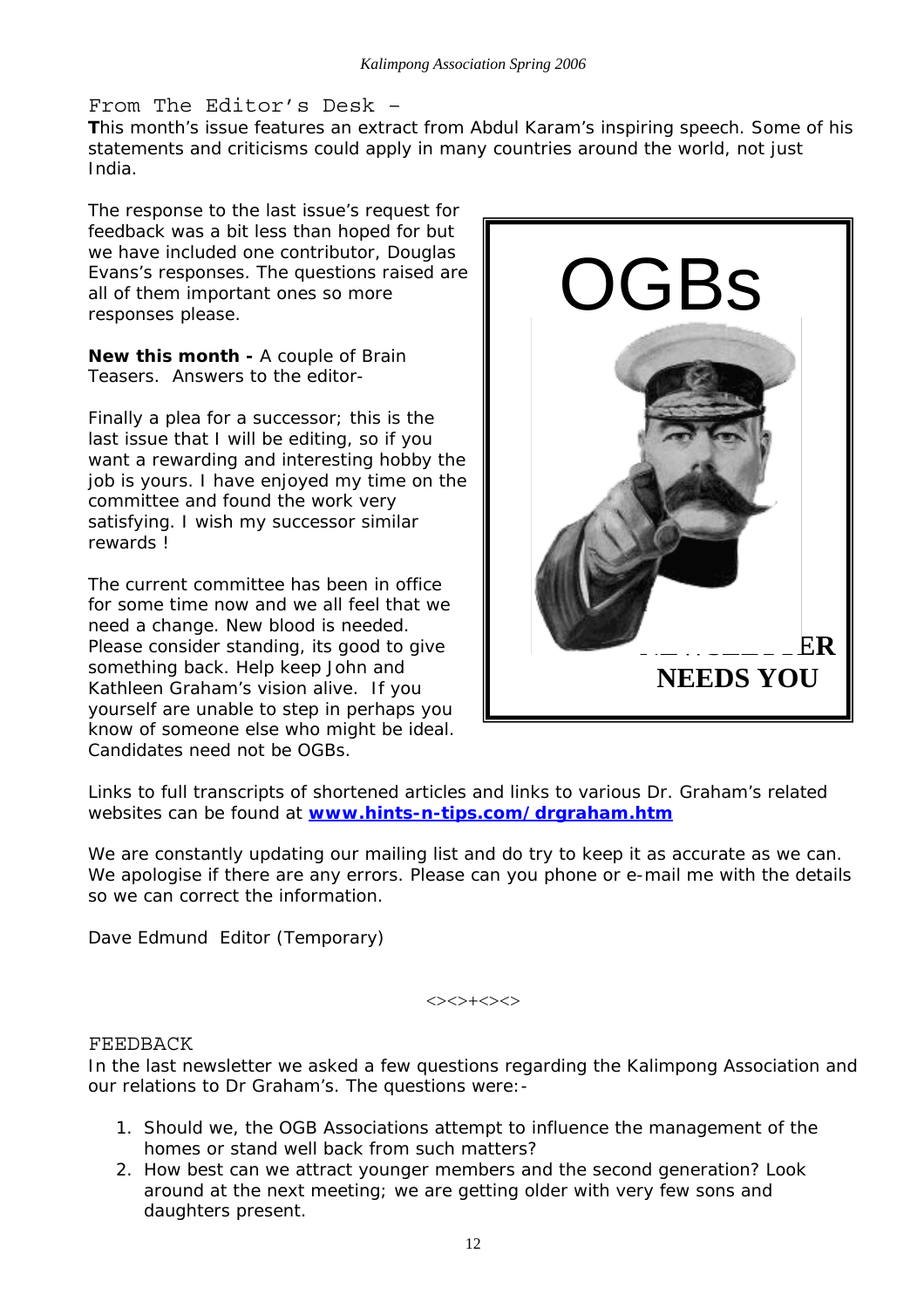- 3. How better can we coordinate our activities with the other UK organisations and other OGB Associations?
- 4. Perhaps the most important one: Is our primary function raising funds for the Homes or should we simply be a social organisation?

Unfortunately we had only one serious effort to address the questions and that came from one of our committee members, Douglas Evans.

Please let us know what you think. Answers to the Editor **[edmunds.david@googlemail.com](mailto:edmunds.david@googlemail.com)**

# **Replies**

**DE. Question 1** I have been browsing through the Christmas newsletter with particular interest in the item "FEEDBACK" The first question it raised caused me to ponder as to whether or not it was the right question to ask. Surely the question should be something along the lines of "Does the present state of the Homes satisfy the hopes, intentions and requirements Dr. Graham had in mind when he founded the institution in 1900?" I think the answer to that question must be an emphatic "NO" for the following reasons but first I would like to make the following points: -

a) I am not an Old Grahamite so I don't carry any nostalgic baggage.

b) I have been a regular visitor to the Homes on an almost yearly basis since about 1992.

c) I always stay at Ahava so I am not influenced by any of the staff or management.

d) I have probably visited the Homes more times and more regularly than most OGB's in a similar period of time.

e) I go with my eyes and ears open to the REALTY of the place.

f) Any and all observations and criticisms I may make are meant to be, and I hope will be, accepted as CONSTRUCTIVE and with the best interests of the Homes at heart.

Now to get back to my own question and why I think the answer is "NO"

Dr. Graham founded the Homes particularly for the welfare of Anglo-Indian children deserted by their European fathers when the latter returned to the UK or elsewhere in Europe. Quite clearly the present mix of pupils does not represent the intention of Dr. Graham. Last October or November Vince asked Vera Cassie on my behalf for a breakdown and was advised nit was 50/50. The article in the Daily Telegraph of November 16th 2005 states, "377 sponsored children or 'free boarders' live equally alongside more than 1,000 fee-paying children…." Those figures presumably given to the reporter by someone in Kalimpong or Kolkatta are clearly more in the ratio of 30/70, which bears no resemblance to what Dr. Graham had in mind.

Clearly times have changed. India is a free and Independent State, which no longer has a large ex-patriot population the Homes, could rely upon for donations (guilt money?) and as Michael Robertson remarked, "without the fee-payers the Homes would collapse." Since Independence there may have been legislation which obliged the Homes to open its doors to a wider section of the population. Nevertheless, and subject to legislative limitations, if any, I think strenuous efforts should be made to at least balance the position to the 50/50 Vera thought existed. If we were to go down that road then the answer to Dave's question 1 would be "YES" but to achieve that target would require many more sponsors.

**DE. As to Question 2** there's no easy answer. The children of many OGB's, who now live in different parts of the world were no doubt born outside India and quite probably don't even think of themselves as Anglo-Indians. Although I knew my mother was born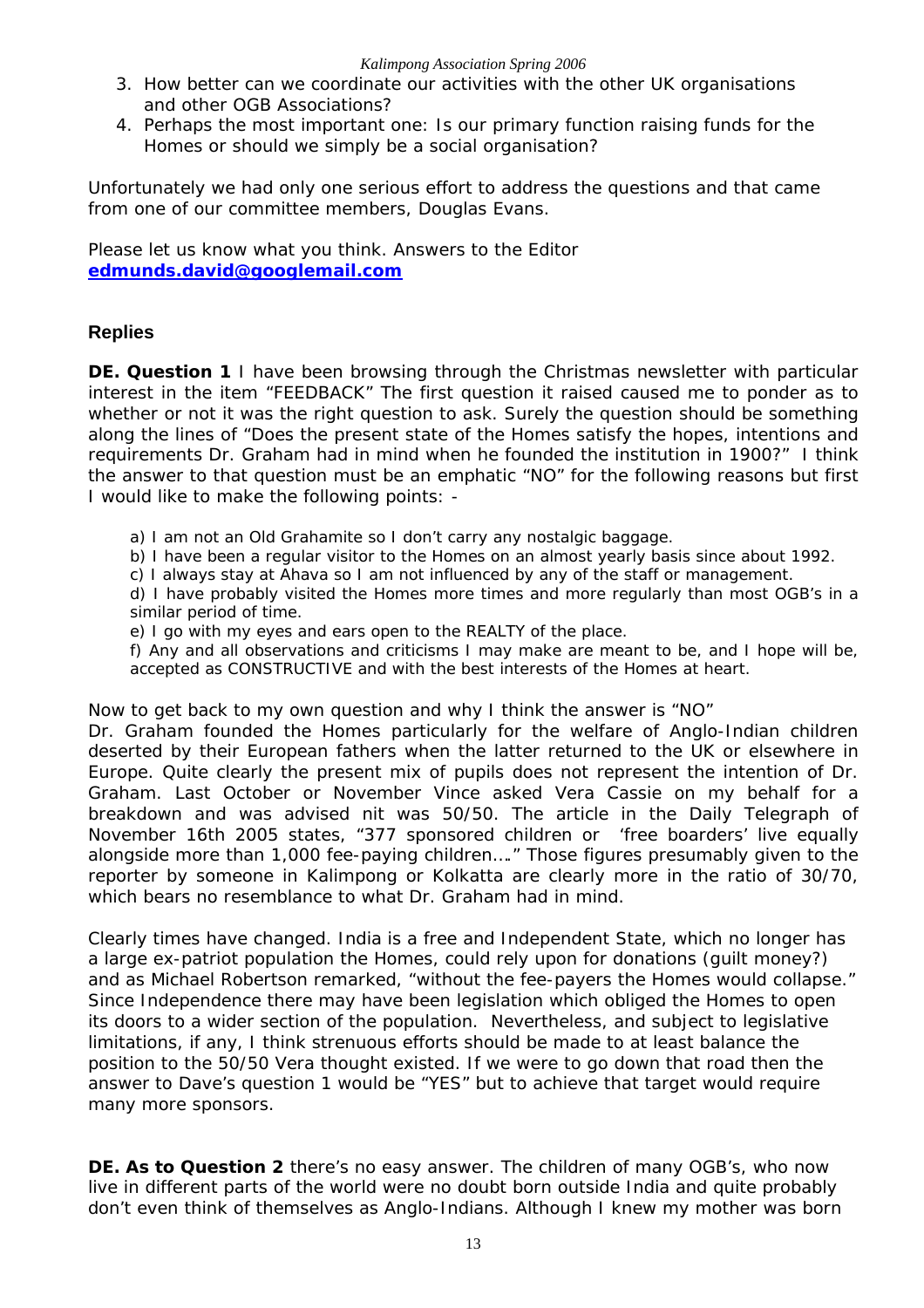<span id="page-13-0"></span>at Rawalpindi and my grandmother at Allahabad it was not until I began to research family history in my 50's and realised so many of my ancestors worked in the so-called reserved occupations of the railways and post and telegraphs that I began to think of myself as an Anglo-Indian. Possibly the only way is for parents to actively talk about and educate their children on Anglo-Indianness and the part the Homes played in their lives in the hope it will stimulate some interest. Given the attractive entertainment and other opportunities available in the west it won't be an easy task.

**DE. Question 3.** I think the answer lies in the creation of a Federation of all the international OGB organisations. The Federation should have a President who speaks and acts on behalf of the international groups. This, in terms of numbers, would represent a considerable body of people and thus carry more weight than any individual association such as ours. At the moment I feel that all the world-wide Kalimpong Associations are like the pieces of a jig-saw puzzle, they make no sense until they are fitted together to make a recognisable picture.

**DE. Question 4.** I feel the primary function of all the worldwide associations should be to raise funds for the benefit and betterment of the Homes and the children it was created to support.

 $\iff$ 

OBITUARIES

## *DOLLY SAMSON*

25 January 1925 - 19<sup>th</sup> January 2006

**Georgina (Dolly) Samson** passed away peacefully despite battling with arthritis and other ailments. She rarely complained about her pains.

"Aunty Samson" worked as a House Aunty in Dr Graham's Homes, Kalimpong from 1954 to 1962 in Calcutta and Elliott Cottages. Then from 1963 to 1968 she worked as Matron in Bishop Westcott Girls School, Bihar, India. She also worked at Welland Gouldsmith Girls School in Calcutta, India for a couple of years.

Georgina was born in Dinapore; she was the oldest of seven children. Her only surviving sibling is her sister Julia Wight who lives in India; she is survived by her two daughters, Joy and Yvonne, and four Grandchildren.

Dolly was the daughter of Mr & Mrs Pitts who were Houseparents in Wiston Cottage during the 50's and 60's, her parents retired and purchased a property in McCluskiegunj where they settled down. Mr Pitts looked after the property while Mrs Pitts, who had not quite reached retirement age took up employment as a Matron in Bishop Westcott School in Namkum, (near Ranchi) in Bihar.

## *GLYNN HARTLESS*

We must also report the passing of Glynn Hartless, a staunch "old school" OGB on Sunday February 19, 2006 in Pickering, Ontario, Canada. Glyn was 85 years old when he passed away.

Glynn is survived by his wife, Myrtle and extended family members.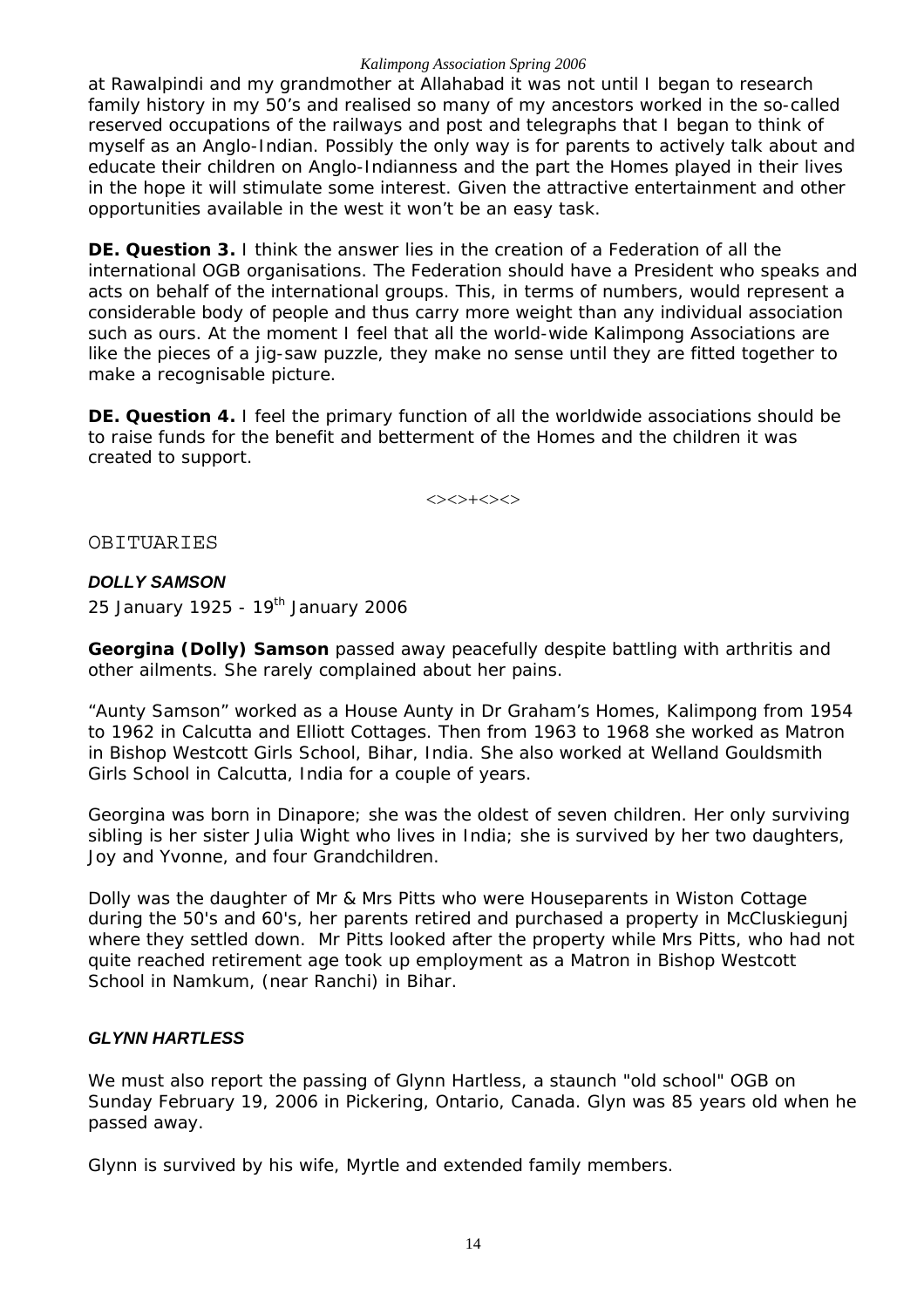<span id="page-14-0"></span>A funeral mass was held on Friday February 24 at St. Andrew's Presbyterian Church, 35 Church Street North in Pickering (11.00 a.m.). The family has requested donations to Kalimpong Homes in lieu of flowers.

Condolences may be sent to: Myrtle Hartless, 1000 Esplanade North, Suite 509, Pickering, Ontario, L1V 6V4, CANADA

## *ROBERT SLAUGHTER*

*by Eddie Lamb.*  Robert died in hospital in Barking, Essex 30<sup>th</sup> December 2005 age 74. We regret his passing and convey our condolences to Hazel and daughters Liane and Adele brother Peter and a sister. It is Hazel's wish that we keep this notice short, but in doing so we have to leave out most of the tributes to his memory which have flowed in to us from a few of his contemporaries.

There were many KPGites at Robert's service at in Barking United reformed Church conducted by the Rev Michael Potter who commented on the turn-out.

It is a far cry from the Bengal Dooars tea estate Robert was born with his younger brother and two sisters. Their father was a good man being one of the very few British tea planters who took their children home for the long winter holidays, even providing Robert with a pony and Syce.

JOHN NUTTALL – "I knew Robert in school. He was four years my senior and excelled in the sports field. But he was best known for his prowess with the "catty". When he came to the UK he held a position in the tea broking division of Inchcape. He remained with them till his retirement and was highly regarded for his dedication and loyalty. Our two daughters grew up as close chums of theirs until adulthood. He always had a deep and caring concern for the Kalimpong Homes. We miss him and treasure our relationship."

PERCY FRIZZELLE – " I knew Robert during my early years in the Homes, and the thing I clearly remember him for was his skill with a catapult. I got to know the great deal more during my Birkmyre days, mainly because he was a good Christian person who tried desperately to convert us youngsters and others and get us to attend church on Sundays. Robert was a keen sportsman and was rather good at footie, hockey badminton and tennis and represented the Birkmyre football and hockey team in the lower divisions. He was always immaculately dressed. He was known (in KPG slang) as Mrs Hardy's "Chussie". Sadly, another stalwart of the UK KPG association has departed. He will be remembered by all."

NORMAN HUTCHINSON- "On leaving school at the end of 1948 we shared a dormitory at the Birkmyre hostel. He was a very shy, complex young man bedevilled with a serious speech impediment. He was much liked by senior contemporaries especially those concerned with religious matters like Angus Meikle and Colin Crowfoot. He married a girl I had greatly admired, and I feel sure that Hazel changed his life. When they came to Britain and we were able to renew our old friendship, I was struck by the quality of his presence. An extremely intelligent mind, able to cut away the fat of irrelevance in any matter. We enjoyed his company when he visited us here in France we found him to be a very considerate and well-mannered guest. We had great fun; a quality that was at the root of our friendship. Gloria looked upon Robert is 'top of the pile' among my friends. I feel privileged to call him friend for he was a little giant who bravely fought disadvantage to become a noble man of the family a great father and devoted husband to dear Hazel. At this time of our lives many of our friends pass away passed away, and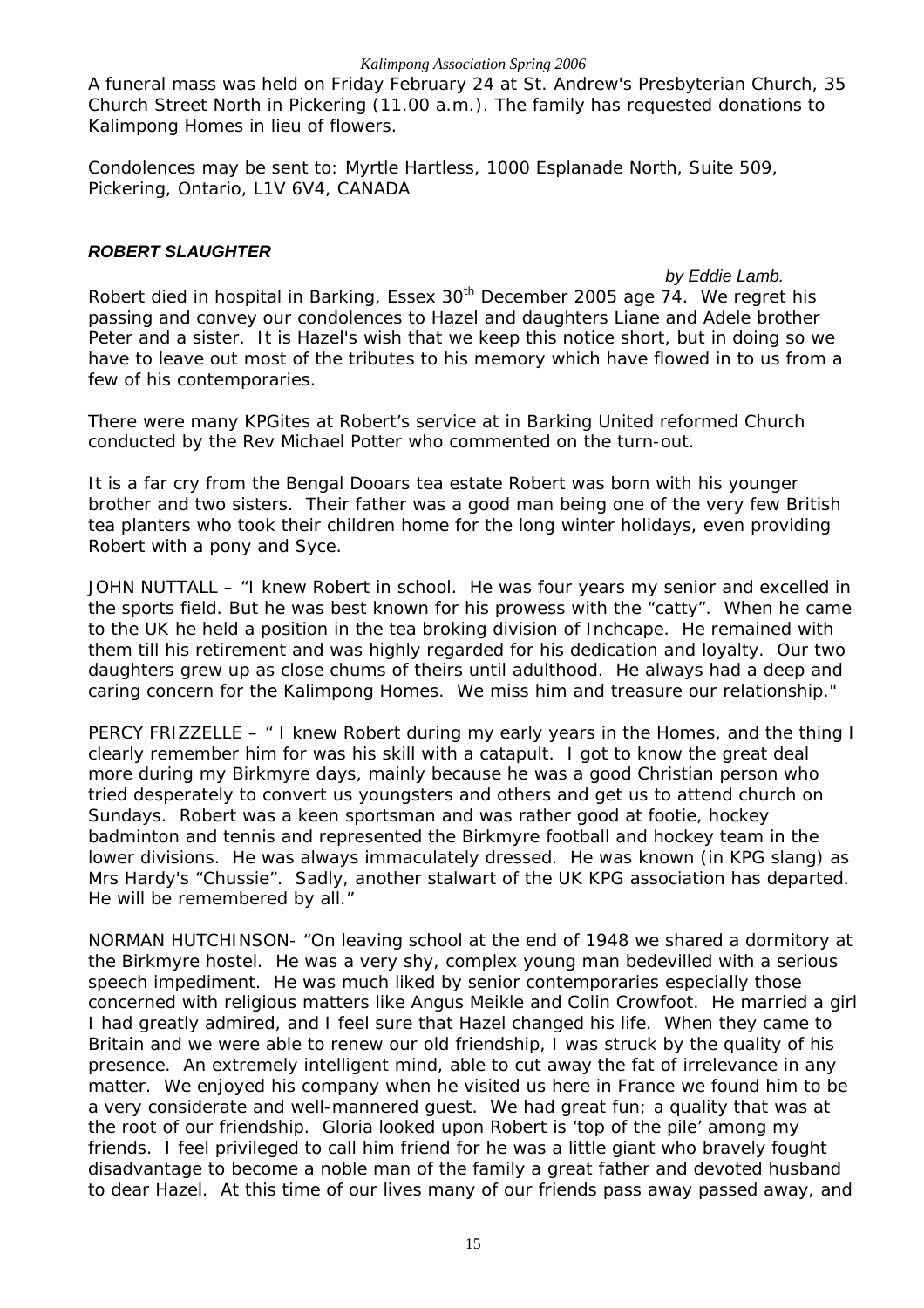#### <span id="page-15-0"></span>*Kalimpong Association Spring 2006* we miss them; but this time can say of Robert - I shall miss him seriously."

## *JIM STAPLETON*

We recently learned that Jim passed away in September 2005. He was buried in Melbourne; he is survived by his wife Mary (Stares) and brother Robert. Florence Snell who notified us remembers the fun had with Jim and Mary in Australia and Kalimpong and the special friendship.

## *SHEILA MASTERTON*

An ex teacher, Miss Sheila Masterton, passed away on Sun, 5th March in Scotland? The funeral took take place 18th March 2006.

<><>**+**<><>

## Miss prentice's album

The sketch adorning the front cover of the newsletter is from a photograph album from the late 1930s and early 40s. Images from the album are to be found throughout the newsletter.

My brother John Edmunds who is based in Edinburgh and a co-worker; Joanne discovered they had a common Kalimpong connection; Joanne's aunt, Miss Prentice and our Mother had both been House Aunties around the same time.

Miss Prentice's niece, Joanne had inherited the album. I hope to put a selection on the Internet at some time in the future.



**Miss Prentice and her boys**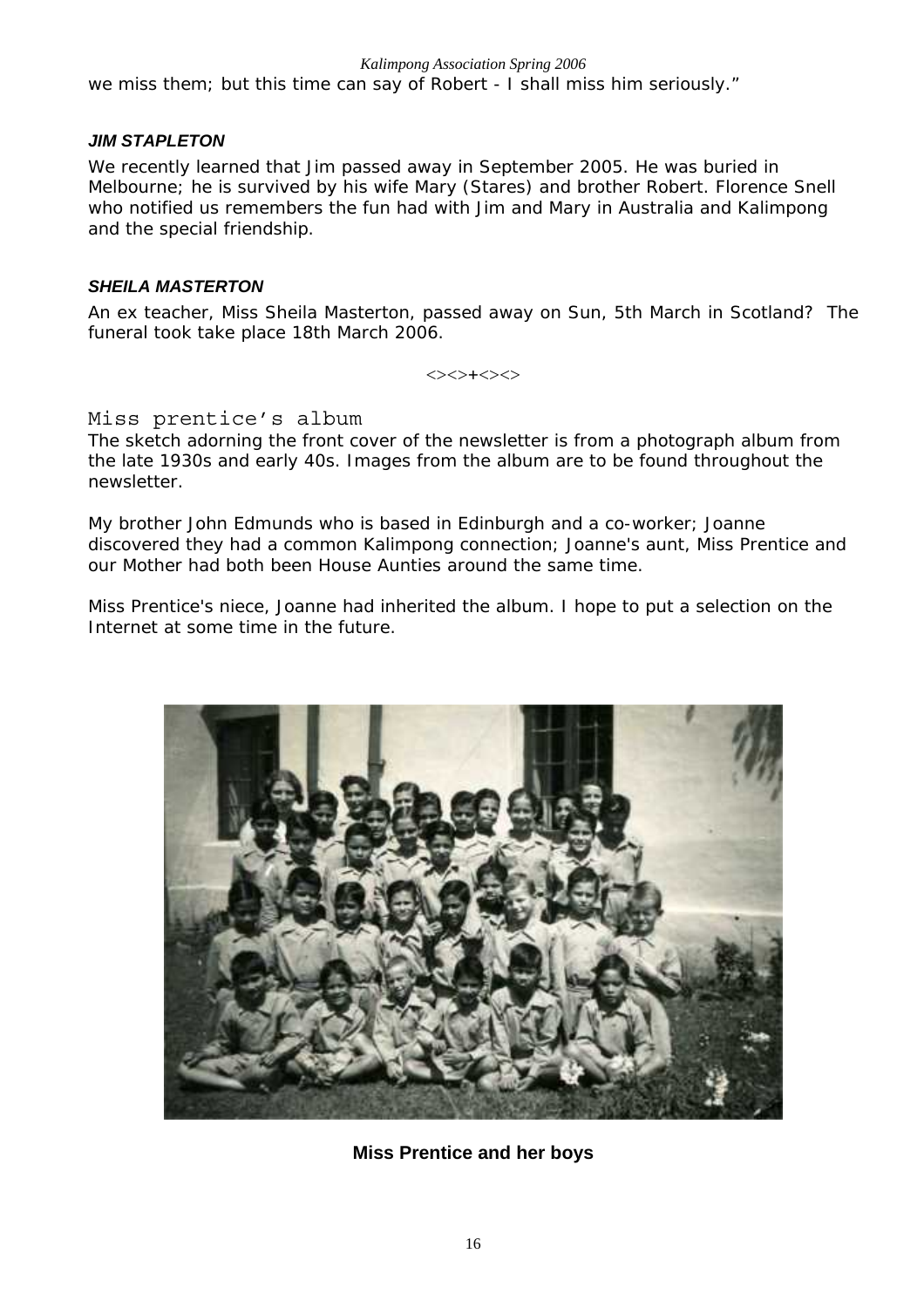<span id="page-16-0"></span>NEWS FROM NEW ZEALAND

# *Thuten Kesang writes:*

Nothing much has happened since I last up dated you all with my trip to Kalimpong last year, having said that we had few visitors to our country. We always say, this is a small world and we get to know people some how. I was talking to member of our tennis club about where I came from and where I was educated and to my surprise he said I have a very good friend in London who taught in Dr Graham's Homes, his names is Mr Freddy Pakinathan, I said what a small world and said that he taught me in school in the late 50's and he actually got me interested in collecting stamps, which I still do today. He said that Freddy and his wife is visiting Australia and they'll be here for few days. So when they arrived he rang me (Noel Hensman) to say they were here and are staying with him, so I made a time to meet them at his house. It was very nice to see them and we had a very nice evening reminiscing our old days in Kalimpong. Beginning of this year Bernard Roxborough and his wife was here visiting their son and daughter who have settled in New Zealand again here we had get evening get together at their sons house, I put him in touch with number of OGB's who are here and his sister came from Australia (Sarah) and she knew the Harris girls who live here in New Zealand. So we had a great evening, all talking about good old Kalimpong. Those who were there, Nancy Erickson (nee Harris) and her husband Pat Green (nee Harris) Mayble Afele (nee Macey) and her husband. Myself and Gwen. Bernard's son put on a great Bar-B-Q on for us and we all had a great time.

Just for your interest about number of OGB's that are living in New Zealand, with whom I am in touch with every now and then are :- Horace Weber, Paddy Mackie, George Borthwick, Ashley Hogg, Lionel Landale, Nancy Halliday, Loraine Law (nee Rogers), Patsy Fizgerald (nee Royston)

Josephine Reilly (nee Francis) Janet Baptist, Pat Green (nee Harris) Nancy Erickson (nee Harris) Mayble Afele (nee Macey) Sheila Kirk (nee Nichols) Rima Hanmer (nee Lama) Tashi Hishey, Ron Gamie, Ashima Witsunberg (nee Lama) Charles Jordon, The two people whom I've never managed to meet are John Langham and Bob Harris both live in Auckland area. Few ex staff that I am in touch with is Mrs. Hazel Skilton and Mavis Mardon both of them are in their 90's and still very active.

Any one interested in getting touch with any of the above people please get in touch with me and I will try and link you all. Best wishes.

*Thuten Kesang* 

 $\Leftrightarrow$   $\Leftrightarrow$   $\Leftrightarrow$   $\Leftrightarrow$ 

WORTH A MENTION

# *Sedhar Chozam Ball*

Some will remember Sedhar as one of the first Tibetan refugees who graduated from Kalimpong. Her husband John is a world renowned Mathematician and a Professor at Oxford University. He was honoured with a Knighthood in the Queen's New Year Honours list; he is also president of the International Mathematical Union (IMU), which promotes co-operation between mathematicians around the world. Professor John Ball is active in supporting the advancement of mathematics in developing countries.

Sedhar and her daughter accompanied Sir John to the ceremony.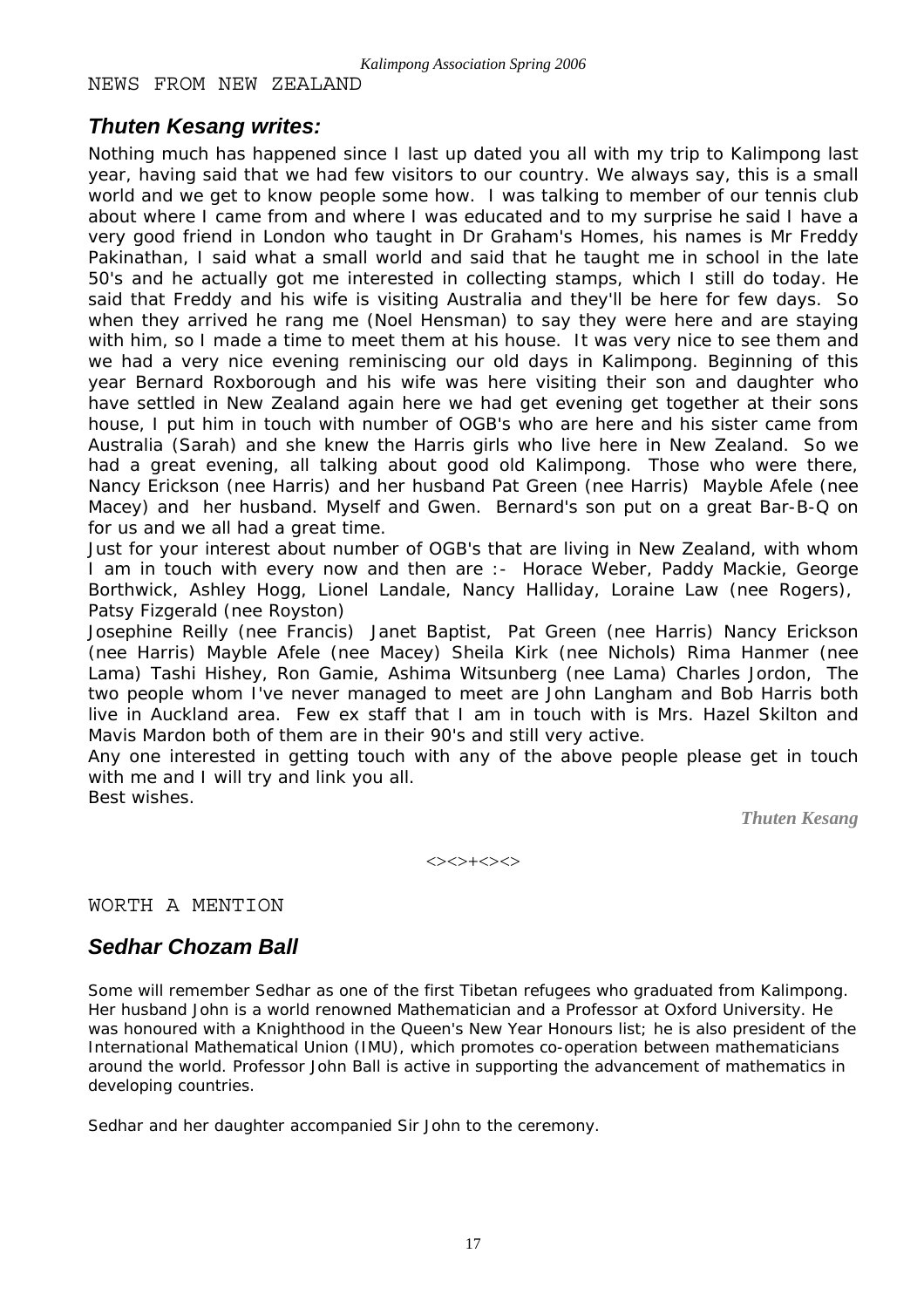<span id="page-17-0"></span>

## **Kalimpong town**

### QUIZ CORNER

A couple of puzzles to get your 'little grey cells' working.

## *1 – The Microsoft Test*

This is said to be the actual test given by Microsoft to prospective employees.

"U2" has a concert that starts in 17 minutes and they must all cross a bridge to get there. All four men begin on the same side of the bridge. You must help them across to the other side. It is night. There is one flashlight. A maximum of two people can cross at one time.

Any party who crosses, either 1 or 2 people, must have the flashlight with them. The flashlight must be walked back and forth, it cannot be thrown, etc. Each band member walks at a different speed. A pair must walk together at the rate of the slower man's pace.

Bono: 1 minute to cross Edge: 2 minutes to cross Adam: 5 minutes to cross Larry: 10 minutes to cross

For example: If Bono and Larry walk across first, 10 minutes have elapsed when they get to the other side of the bridge. If Larry then returns with the flashlight, a total of 20 minutes have passed and you have failed the mission

Note: There is no trick behind this. It is a simple movement of resources in the appropriate order. There are two known answers to this problem. Answers to the Editor **[edmunds.david@googlemail.com](mailto:edmunds.david@googlemail.com)**

#### *2. – What do you know?*

1. There is one sport in which neither the spectators nor the participants know the score on the leader until the contest ends. What is it?

2. What famous North American landmark constantly moving backwards?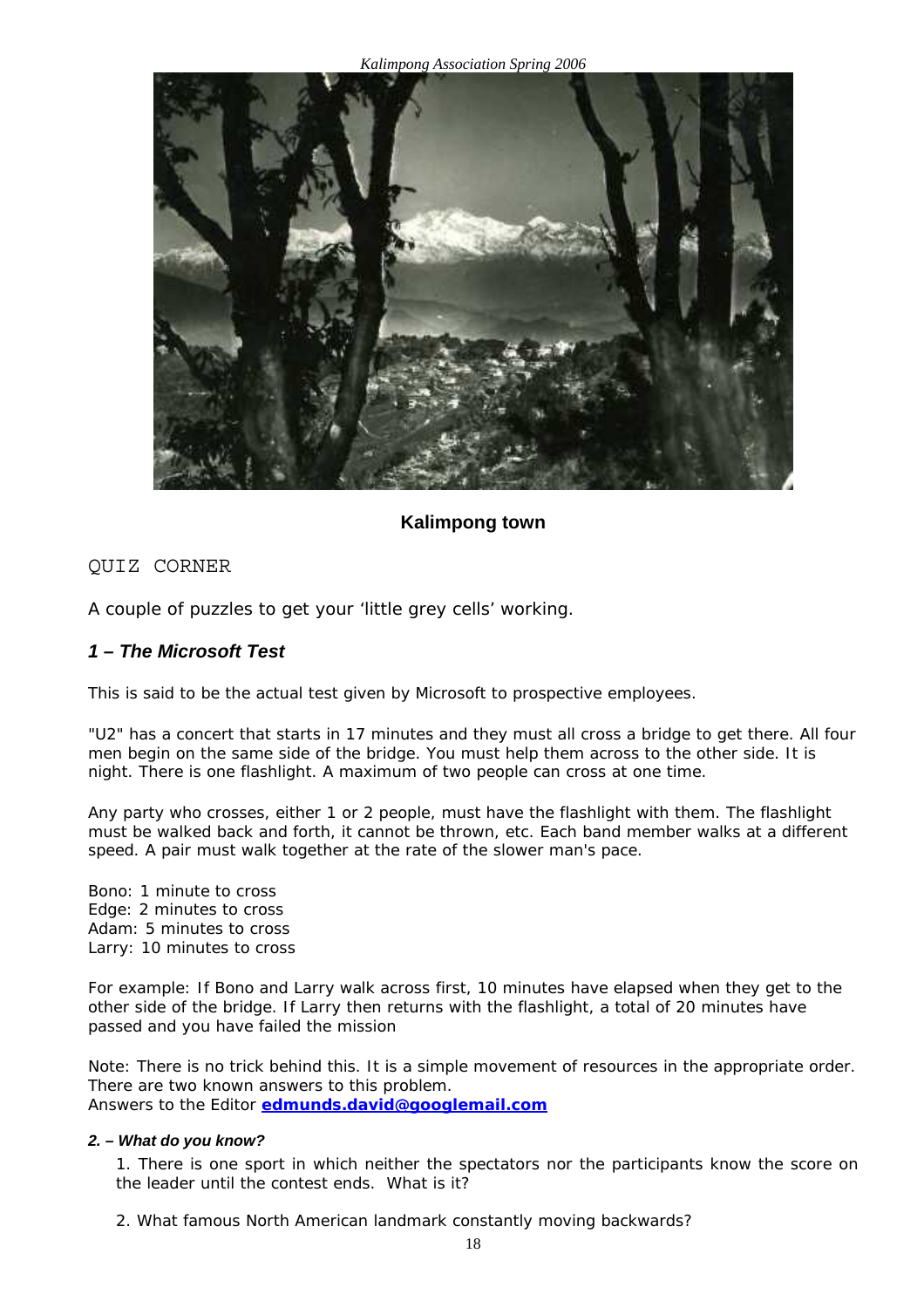<span id="page-18-0"></span>3. Of all vegetables, only two can live to produce on their own for several growing seasons. All other vegetables must be replanted every year. What are the only two perennial vegetables?

4, Name the only sport and which the ball is always in possession of the team on defence, and the offensive team can score without touching the ball?

5. What fruit has its seeds on the outside?

6. In many liquor stores, you can buy Brandy; with a real pear in the bottle and the bottle is genuine; it hasn't been cut in any way. How did the pear get inside the bottle?

7. Only three words in Standard English begin with the letters "dw" there are all common. Name two of them.

8. Name six or more things that you can wear on your feet the begin with a letter 'S'

9. It's the only vegetable and fruit that is never sold frozen can process could, or in any other form but fresh. What is it

#### **Answers**

1.Boxing –

2.Niagara Falls; The rim is worn down by 2½ feet each year because of the millions of gallons of rushing over in every minute. –

3.Asparagus and rhubarb. –

4.Baseball. –

5.Strawberry. –

6.The pear grew inside the bottle. The bottles are placed over buds when they are small, and then wired in place in the tree. The bottle is left in place for the whole growing season. When the pears are ripe the stem is cut.

7.Dwarf, dwell and dwindle

8.Shoes, socks, sandals, sneakers, skis, stockings.

9.Lettuce

 $\Leftrightarrow$ 

ASSAM COTTAGE APPEAL UPDATE: MARCH 2006

The donations received so far for the Assam Cottage Appeal fund now stands at an impressive £698.00 BUT we could do better! Calling all friends and relatives of ex-Assamites, all donations no matter how small, will be gratefully received. Special thanks to Charles Ponting (Arizona, USA) for his generous support.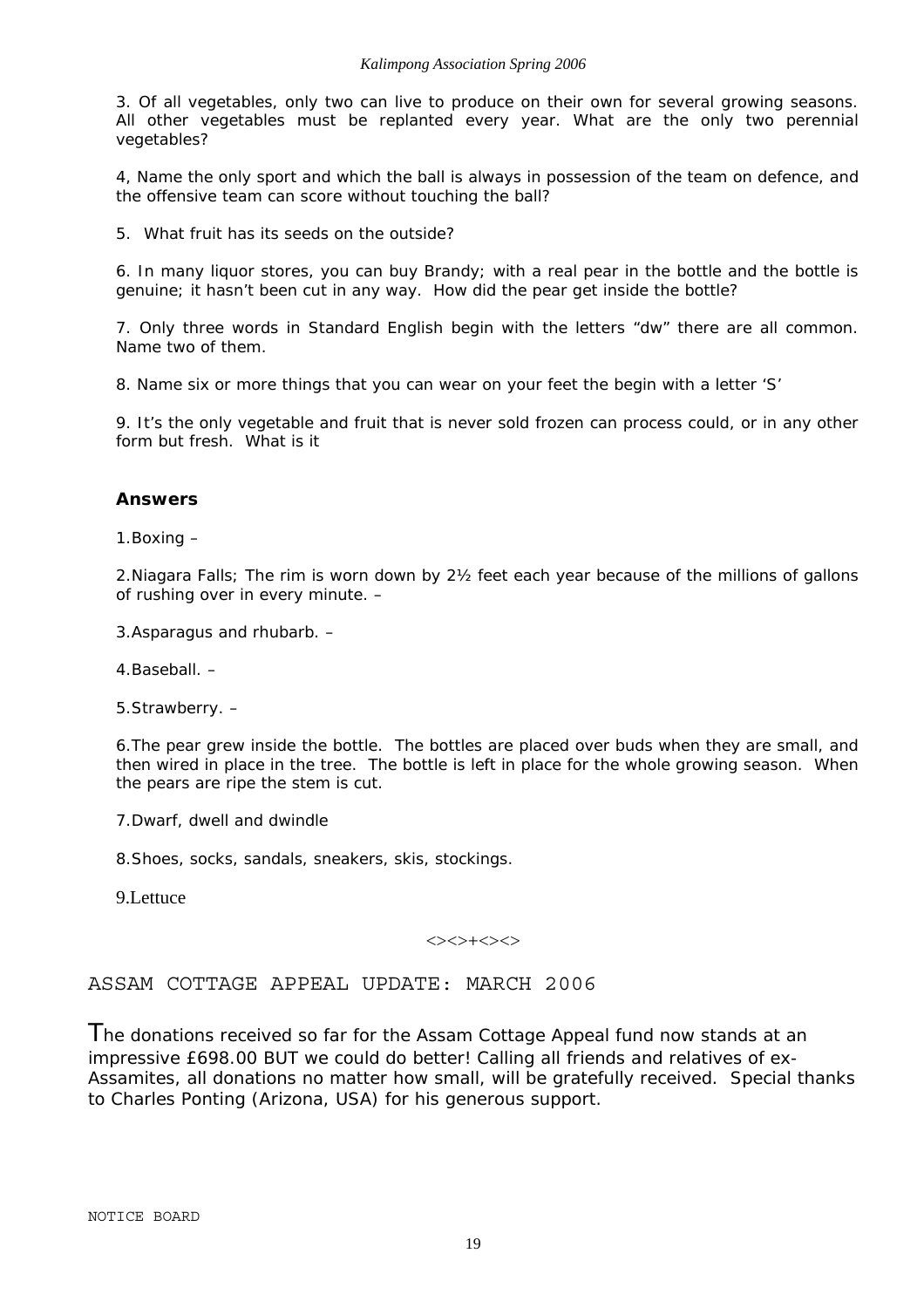# **BOOKS FOR SALE**

- Century of Children  $f$ , 6 (Author: Simon Mainwaring)
- $\blacksquare$  Dr Graham of Kalimpong  $f$ , 5 (Author: James R Minto)
- Daddy Graham's Homes  $f$  15 (Author: Jyoti and Friends)

. **(All can be obtained from Vincent and Margaretta Purtill – just make a phone call)** 

| <b>Forthcoming Events</b>                                                                                                    | Dates                                                                                   | <b>Venues</b>                                                    |
|------------------------------------------------------------------------------------------------------------------------------|-----------------------------------------------------------------------------------------|------------------------------------------------------------------|
| <b>AGM</b><br>The Kalimpong Association (UK)<br>$\bullet$<br>The Kalimpong Association (UK)<br>lo<br><b>Charitable Trust</b> | Saturday 17th June 2006<br>Doors open at 2.00 p.m.<br>Meeting commences at 3.00<br>p.m. | Methodist Church<br>Hinde Street, London W1<br>Tube: Bond Street |
| <b>BIRTHDAY CELEBRATION</b><br>Donations of items for the Raffle<br>would be most welcome.                                   | Saturday 23 September 2006<br>Doors open at 2.00 p.m.                                   | Methodist Church<br>Hinde Street, London W1<br>Tube: Bond Street |

# **KOLKATA – KATHMANDU – KALIMPONG - TWO WEEKS' TOUR – NOVEMBER 2006**

**"More than a holiday – an unforgettable experience"** 

**"Immensely enjoyable as well as rewarding"** 

**"Returned spiritually and emotionally stimulated"** 

**"An experience we wouldn't have missed for anything in the World"**

\*\*\*\*\*\*\*\*\*\*\*\*\*\*\*\*\*\*\*\*\*\*\*\*\*\*\*\*\*\*\*

**Experience something of the:** 

**Pride and Poverty of Kolkata** 

**Mystery and Mountains of Kathmandu** 

**Children and singing of Kalimpong**

**You won't forget it!**

\*\*\*\*\*\*\*\*\*\*\*\*\*\*\*\*\*\*\*\*\*\*\*\*\*\*\*\* The tour culminates in a visit to Dr Graham's Homes in Kalimpong where we enjoy the delights of this "Children's' Village in the Himalayas". This will be the  $5<sup>th</sup>$  highly successful trip organised and escorted by Rev. John G. Webster whose knowledge and love of the region is unrivalled. \*\*\*\*\*\*\*\*\*\*\*\*\*\*\*\*\*\*\*\*\*\*\*\*\*\*

COST: NOT IN EXCESS OF  $f$ 1,550. ANY SURPLUS WILL BE REFUNDED (INCLUDES ALL FLIGHTS, TRAVEL, ACCOMMODATION AND EXCURSIONS). \*\*\*\*\*\*\*\*\*\*\*\*\*\*\*\*\*\*\*\*\*\*\*\*\*\*\*\*\*

# **ENQUIRIES TO AND BROCHURE FROM JOHN G WEBSTER, KING'S CROSS, ISLE OF ARRAN KA27 8RG. PHONE: 01770 700747**

This Newsletter is printed by Mr John Webber of Transtech Services Ltd., Unit 6.0.10 Greenwich Commercial Centre, 49 Greenwich High Road, London SE10 8JL Email: [info@transtechservices.co.uk](mailto:info@transtechservices.co.uk) Tel: +44 (0)20 86929722. Mr Webber has been printing the newsletter for a number of years and has donated the money to DGH for children in need. We are greatly indebted to Mr Webber for his generosity and practical help.